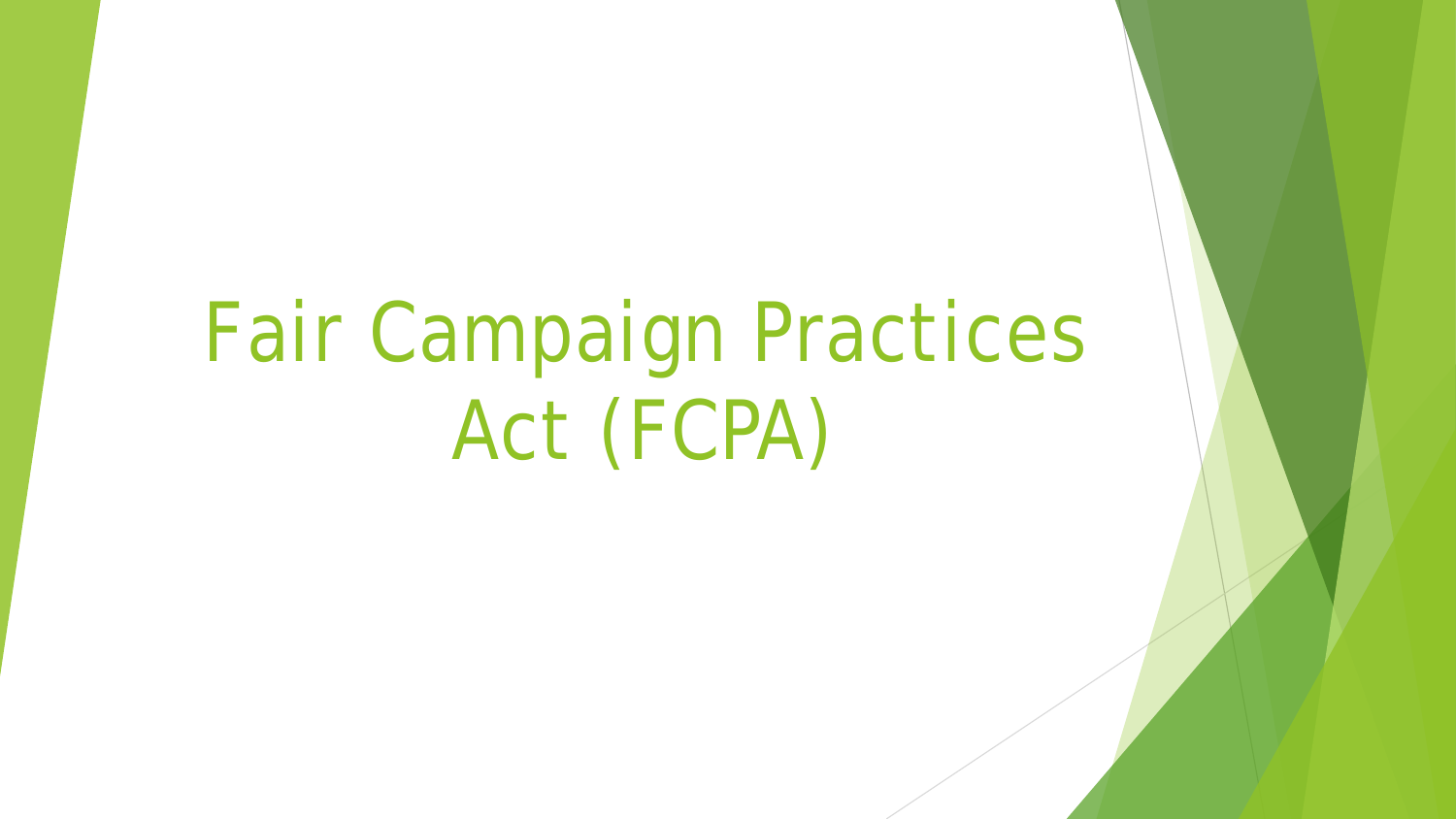The Alabama Fair Campaign Practices Act Candidate Filing Guide, Sixteenth Edition is available on the Secretary of State website at [www.SOS.alabama.gov.](http://www.sos.alabama.gov/) Chose the "Elections" tab, then "Candidates." It is the second item on the pick list on the left.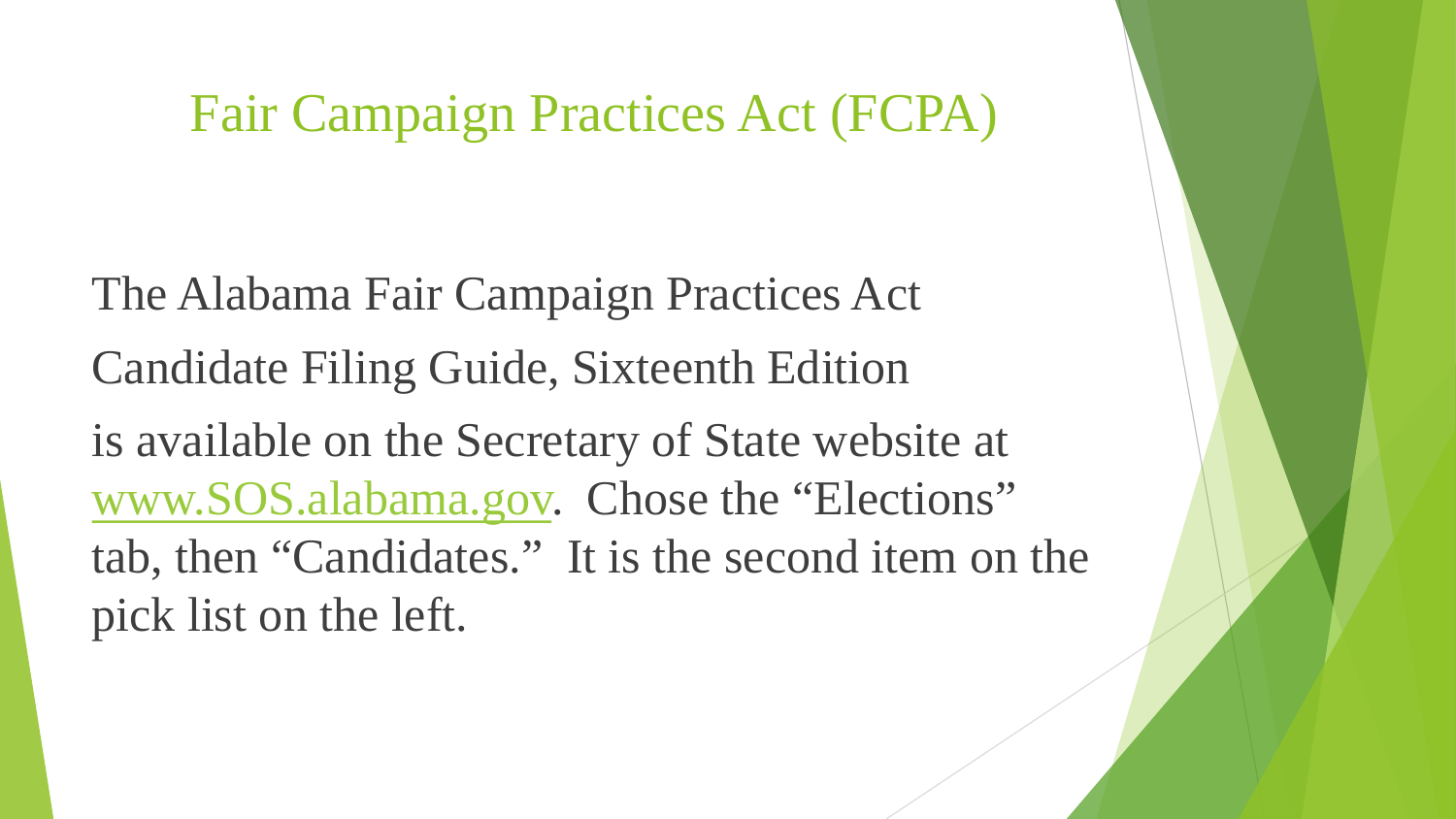- Candidate may begin soliciting contributions or spending funds with intent to become candidate one year prior to election date (August 25, 2019)
- Candidate must establish campaign committee within 5 days of becoming candidate by one of two ways:
	- By qualifying as a candidate or -
	- By receiving or expending \$1,000 with intent to become candidate
- *Note: This also triggers need to file Statement of Economic Interests with Ethics Commission*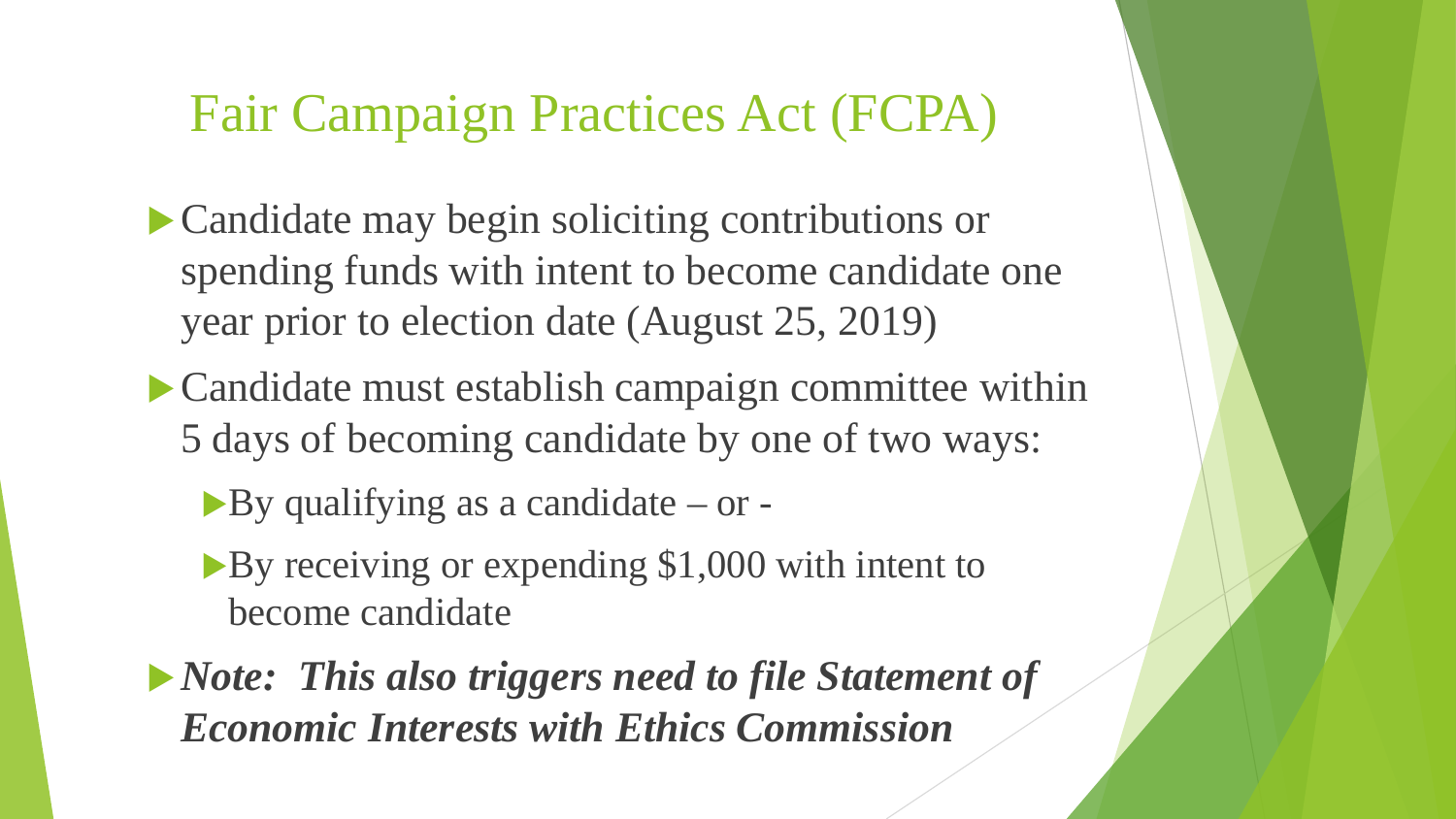- ▶ Compliance with the Fair Campaign Practices Act (FCPA) is the responsibility of the candidate - not the City Clerk
	- Since criminal penalties and civil penalties may be imposed if forms are not properly filed, the Clerk should not put himself/herself in this position
- You may wish to inform the candidate of their responsibility to file, and you may wish to supply copies of the forms or make them aware of how to download the forms, but the Clerk should not file nor mail the forms on behalf of the candidate

FCPA forms are available on the Secretary of State website at [www.sos.alabama.gov](http://www.sos.alabama.gov/) under the Elections tab

*Remember: Incumbents for re-election to office are candidates*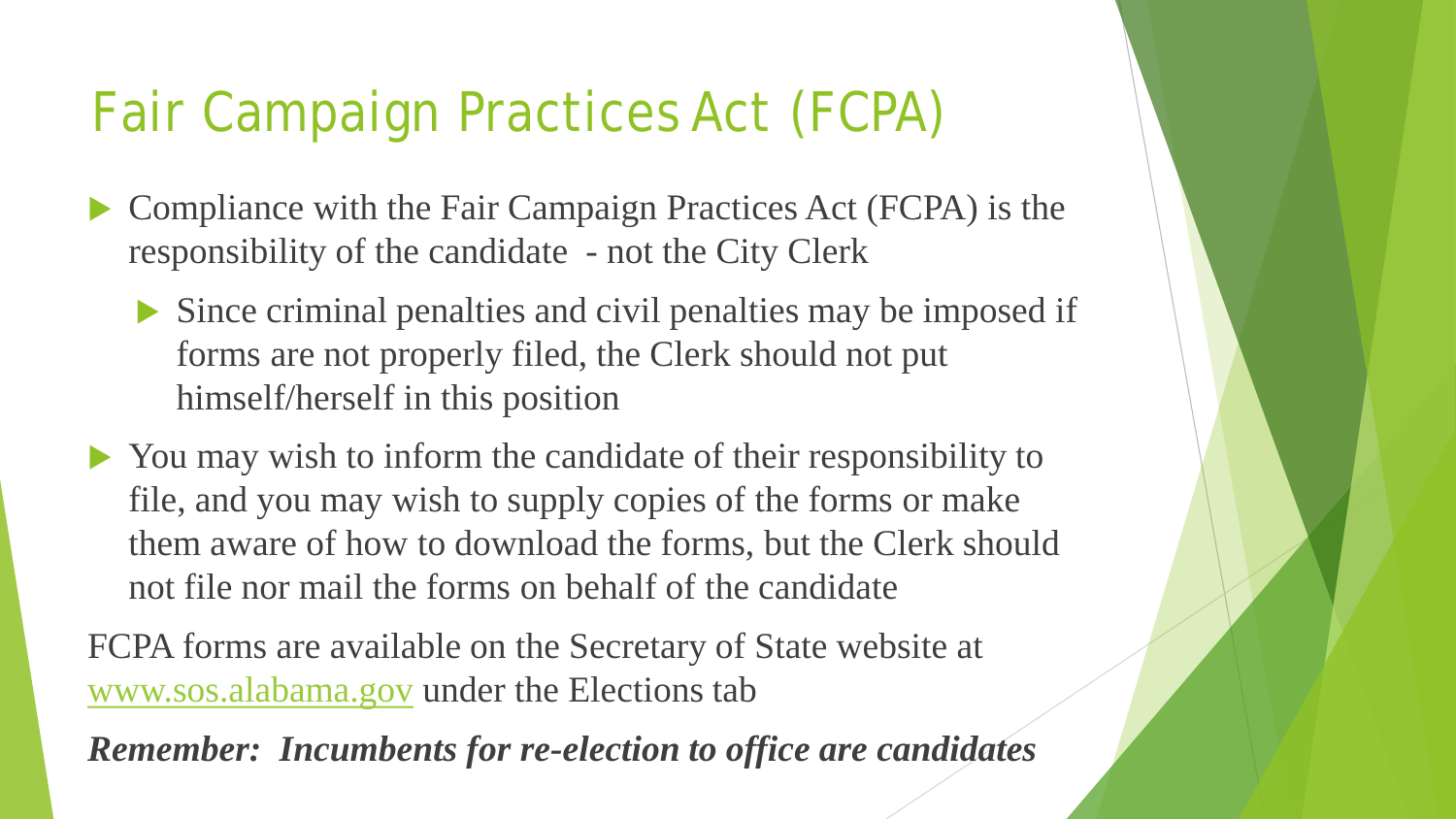- Committee consists of between 2 and 5 members or the candidate may serve as his/her own committee. The candidate must file a consent to appointment from committee members on or with the appointment form
- If candidate acts as his/her own campaign committee, he/she shall designate a person responsible for dissolving the campaign committee and filing the final report in the event of his/her death or incapacity. All funds shall be disposed of in the manner provided in the FCPA statute Campaign funds may not be comingled with personal funds nor converted to personal funds at the end of the campaign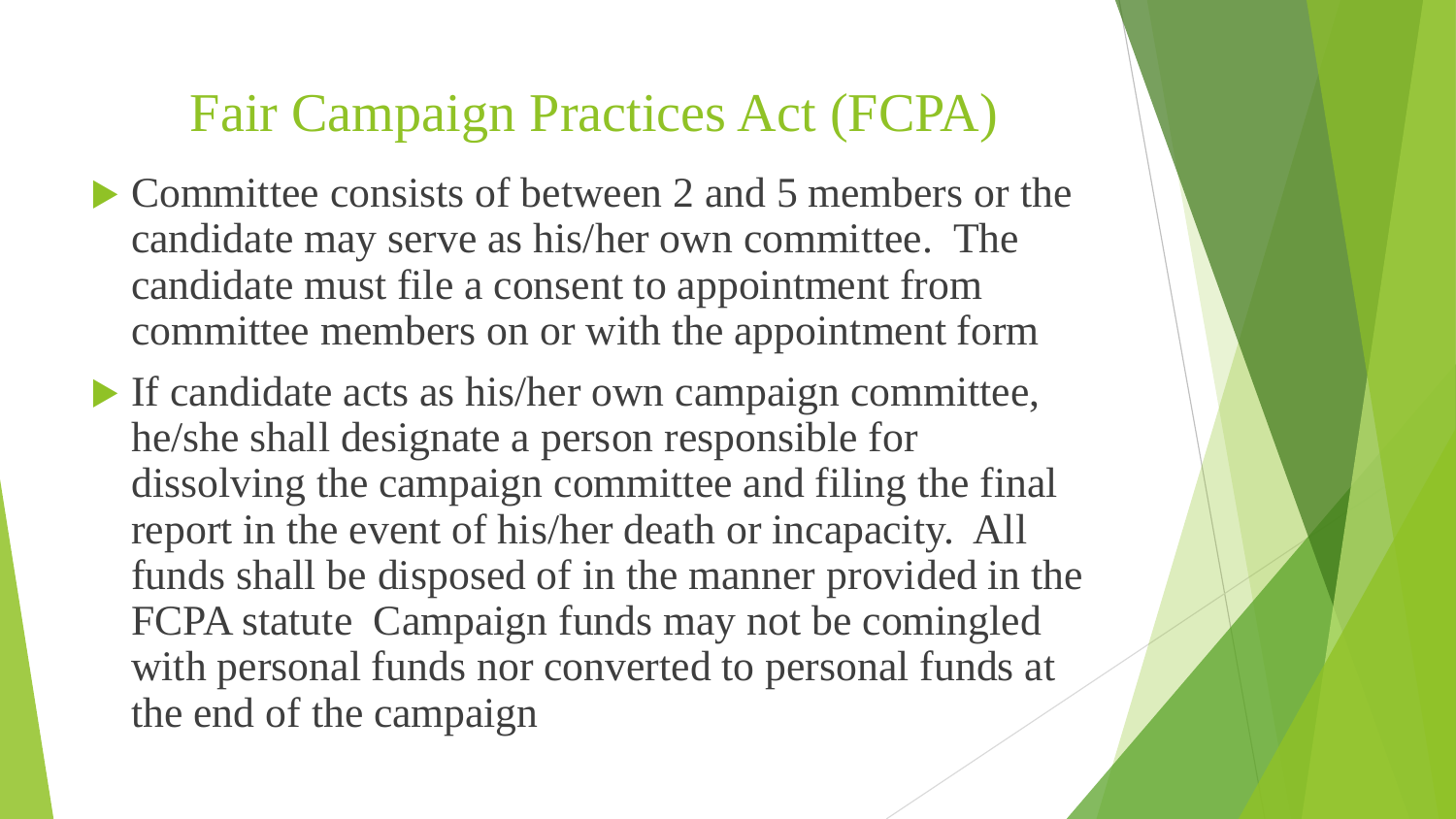|                                                      | FAIR CAMPAIGN PRACTICES ACT<br>STATE OF ALABAMA                                                                                                                                                                                                                                                                                                                                                                                                                                                                                                                                                 |                                      | THIS AREA FOR OFFICIAL USE ONLY                                                                                                                                                                                                                        |          |                        |
|------------------------------------------------------|-------------------------------------------------------------------------------------------------------------------------------------------------------------------------------------------------------------------------------------------------------------------------------------------------------------------------------------------------------------------------------------------------------------------------------------------------------------------------------------------------------------------------------------------------------------------------------------------------|--------------------------------------|--------------------------------------------------------------------------------------------------------------------------------------------------------------------------------------------------------------------------------------------------------|----------|------------------------|
|                                                      | Appointment of<br><b>Principal Campaign Committee</b><br>Please print in ink or type.                                                                                                                                                                                                                                                                                                                                                                                                                                                                                                           |                                      |                                                                                                                                                                                                                                                        |          |                        |
| Full Name of Candidate                               | Office Sought (include district or circuit number, if applicable)                                                                                                                                                                                                                                                                                                                                                                                                                                                                                                                               | Political Party / Ballot Affiliation | This form is due within five (5) calendar days of<br>reaching the threshold amount, or within five (5)<br>calendar days of qualifying with a political party, or<br>within five (5) calendar days of filing a petition as an<br>independent candidate. |          |                        |
|                                                      |                                                                                                                                                                                                                                                                                                                                                                                                                                                                                                                                                                                                 |                                      | Type of Committee (check one)                                                                                                                                                                                                                          |          |                        |
| Address of the Committee (street or post office box) |                                                                                                                                                                                                                                                                                                                                                                                                                                                                                                                                                                                                 |                                      | I appoint myself as the sole member of my                                                                                                                                                                                                              |          | If servir              |
| City                                                 | State<br>ZIP Code                                                                                                                                                                                                                                                                                                                                                                                                                                                                                                                                                                               | <b>Telephone Number</b>              | principal campaign committee.<br>I hereby appoint the individuals listed below to act<br>as my principal campaign committee.                                                                                                                           |          |                        |
|                                                      | If you are appointing others to serve as your committee, you must select at least two members. You may appoint up to five members. One member<br>should be designated as the chairperson of the committee. As econd membershould be designated as the treasurer. Please clearly print their names<br>and addresses in the spaces below. Each appointee must sign his or her name.<br>C andidates who choose to be the sole member of their principal campaign committee must choose a designee to dissolve the committee due to the<br>possibility of death or incapacitation of the candidate. |                                      |                                                                                                                                                                                                                                                        |          | commit                 |
|                                                      | Chairperson                                                                                                                                                                                                                                                                                                                                                                                                                                                                                                                                                                                     |                                      | Treasurer                                                                                                                                                                                                                                              |          |                        |
| Full Name                                            | <b>Email Address</b>                                                                                                                                                                                                                                                                                                                                                                                                                                                                                                                                                                            | Full Name                            | Email Address                                                                                                                                                                                                                                          |          |                        |
| Address (street or post office box)                  |                                                                                                                                                                                                                                                                                                                                                                                                                                                                                                                                                                                                 |                                      | Address (street or post office box)                                                                                                                                                                                                                    |          |                        |
| City                                                 | ZIP Code<br>State                                                                                                                                                                                                                                                                                                                                                                                                                                                                                                                                                                               | City                                 | State                                                                                                                                                                                                                                                  | ZIP Code | Appointed<br>accepting |
| Signature of Appointee                               |                                                                                                                                                                                                                                                                                                                                                                                                                                                                                                                                                                                                 | Signature of Appointee               |                                                                                                                                                                                                                                                        |          |                        |
|                                                      | <b>Committee Member</b>                                                                                                                                                                                                                                                                                                                                                                                                                                                                                                                                                                         |                                      | <b>Committee Member</b>                                                                                                                                                                                                                                |          |                        |
| Full Name                                            | <b>Email Address</b>                                                                                                                                                                                                                                                                                                                                                                                                                                                                                                                                                                            | Full Name                            | Email Address                                                                                                                                                                                                                                          |          |                        |
| Address (street or post office box)                  |                                                                                                                                                                                                                                                                                                                                                                                                                                                                                                                                                                                                 |                                      | Address (street or post office box)                                                                                                                                                                                                                    |          |                        |
| City                                                 | State<br>ZIP Code                                                                                                                                                                                                                                                                                                                                                                                                                                                                                                                                                                               | City                                 | State                                                                                                                                                                                                                                                  | ZIP Code |                        |
| Signature of Appointee                               |                                                                                                                                                                                                                                                                                                                                                                                                                                                                                                                                                                                                 | Signature of Appointee               |                                                                                                                                                                                                                                                        |          |                        |
|                                                      | <b>Committee Member</b>                                                                                                                                                                                                                                                                                                                                                                                                                                                                                                                                                                         |                                      | <b>Committee Dissolution Designee</b>                                                                                                                                                                                                                  |          |                        |
|                                                      | <b>Email Address</b>                                                                                                                                                                                                                                                                                                                                                                                                                                                                                                                                                                            | Full Name                            | <b>Email Address</b>                                                                                                                                                                                                                                   |          |                        |
| Full Name                                            |                                                                                                                                                                                                                                                                                                                                                                                                                                                                                                                                                                                                 |                                      |                                                                                                                                                                                                                                                        |          |                        |
| Address (street or post office box)                  |                                                                                                                                                                                                                                                                                                                                                                                                                                                                                                                                                                                                 |                                      | Address (street or post office box)                                                                                                                                                                                                                    |          |                        |

Signature of Appointee

Signature of elected official or candidate

As required by the Alabama Fair Campaign Practices Act, I

Signature of Appointee

Where to file this form ...

. County candidates must file electronically at<br>fcpa.alabamavotes.gov

- State candidates file with the Office of the Secretary of State.\*

. Municipal candidates file with the county judge of probate. \*This form does not establish electronic filing. To<br>file electronically, visit fcpa.alabamavotes.gov and click<br>"Committee Registration."

ng as own ttee, mark here

#### es must sign g appointment



FORM REVISED 6.19.2017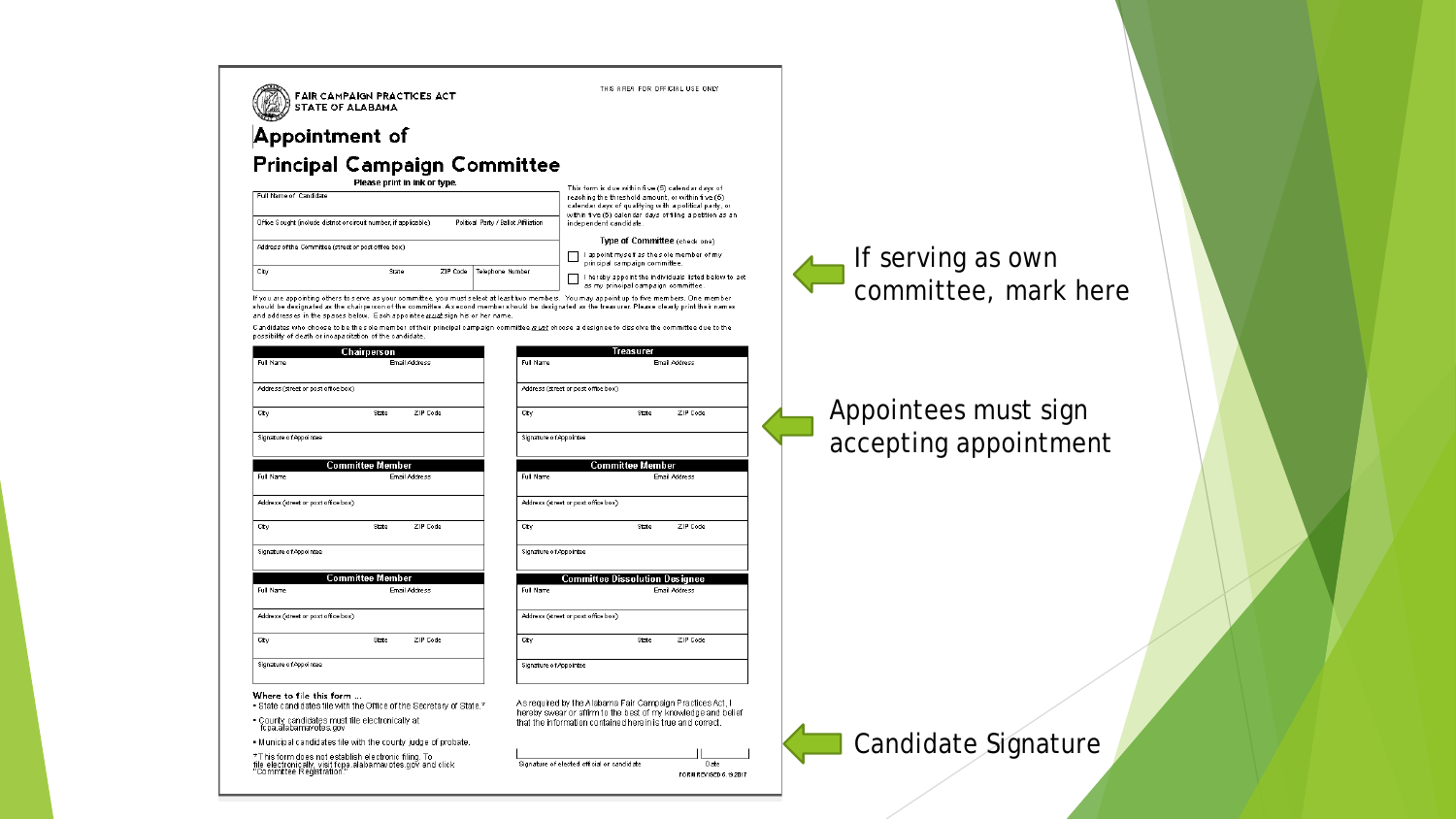- FCPA forms are filed with the Probate Judge in the county where the City Hall is located.
- If the municipality is located in more than one county, the Probate Judge should forward to the Probate Judge in the other county(ies)
- The candidate will need to make the Probate Judge aware of this need to forward at the time the forms are filed as this is not common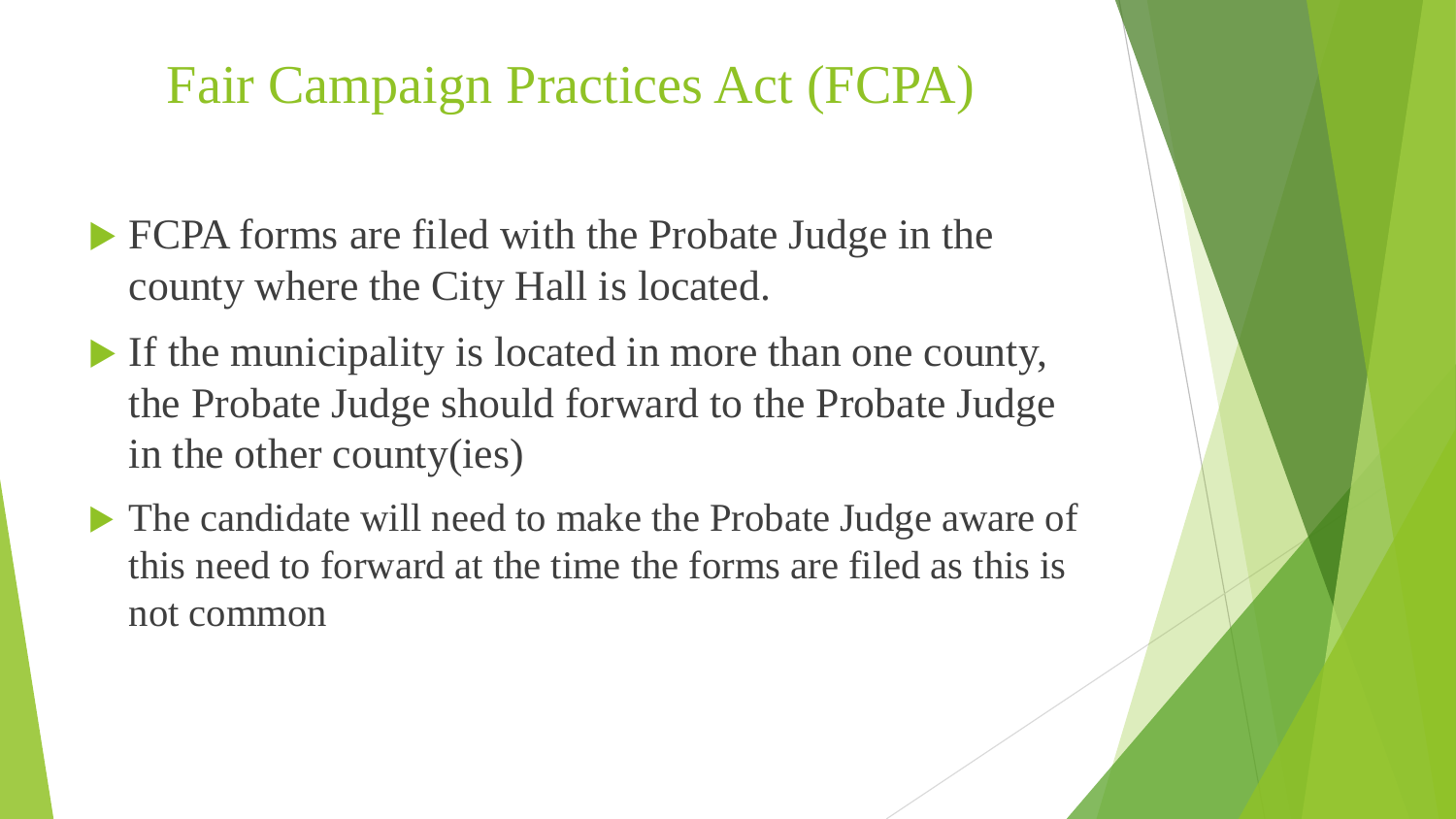- The date filed is considered the date the report is received by the probate judge.
	- In person and regular U.S. Mail must be received by the date due
	- Registered or Certified Mail must be postmarked at least two days prior to date due

 FCPA forms for municipal candidates **may not** be filed on-line with the Secretary of State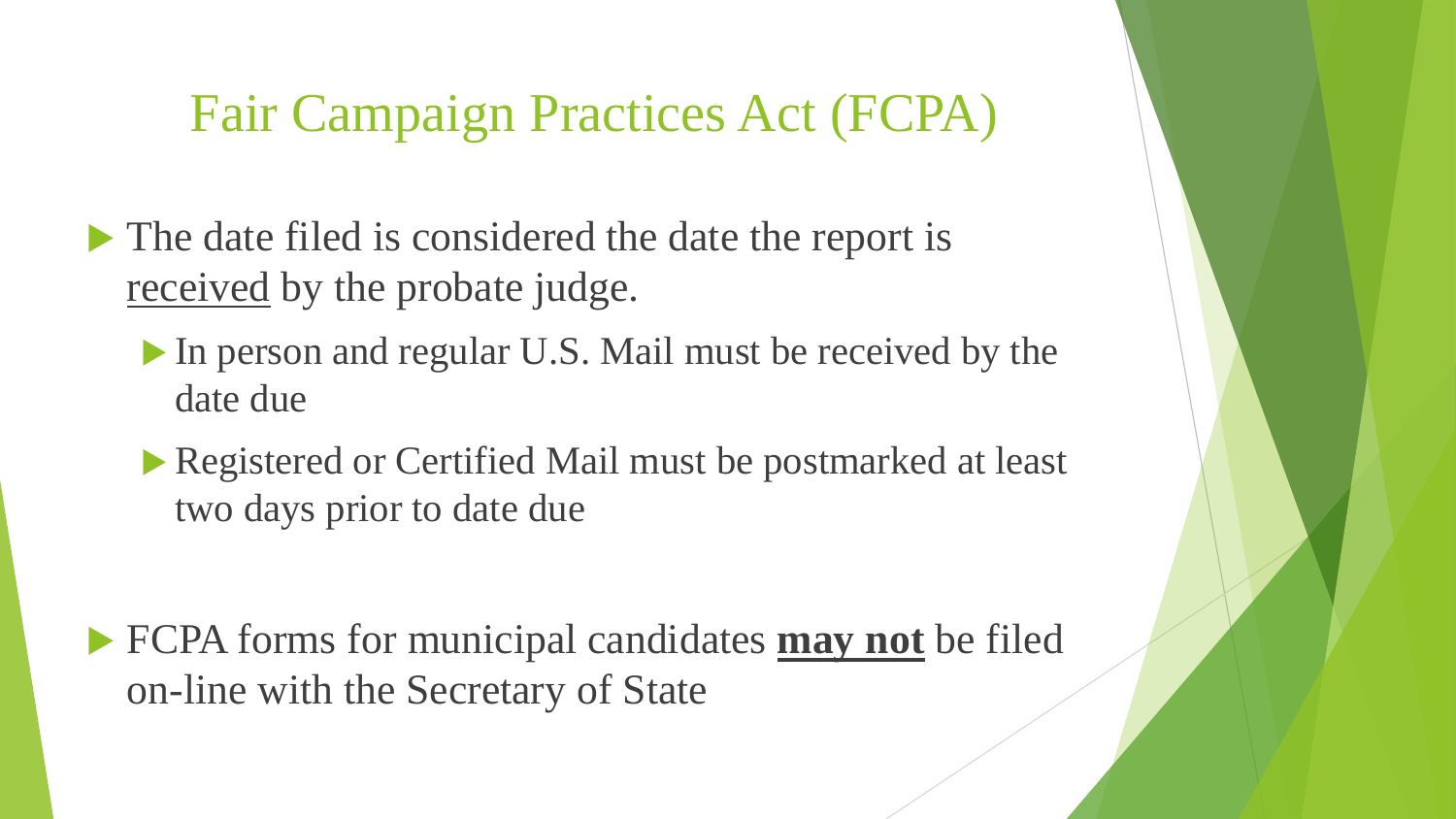- Candidates must file monthly financial reports by the second working day of the month next succeeding the month of collection or expenditure, when \$1,000 threshold is met
- Candidates must file weekly reports for the four weeks prior to the election date if \$1,000 threshold is reached.
	- These reports are due on Monday for the prior week
	- The reporting week is considered to be from Saturday through Friday.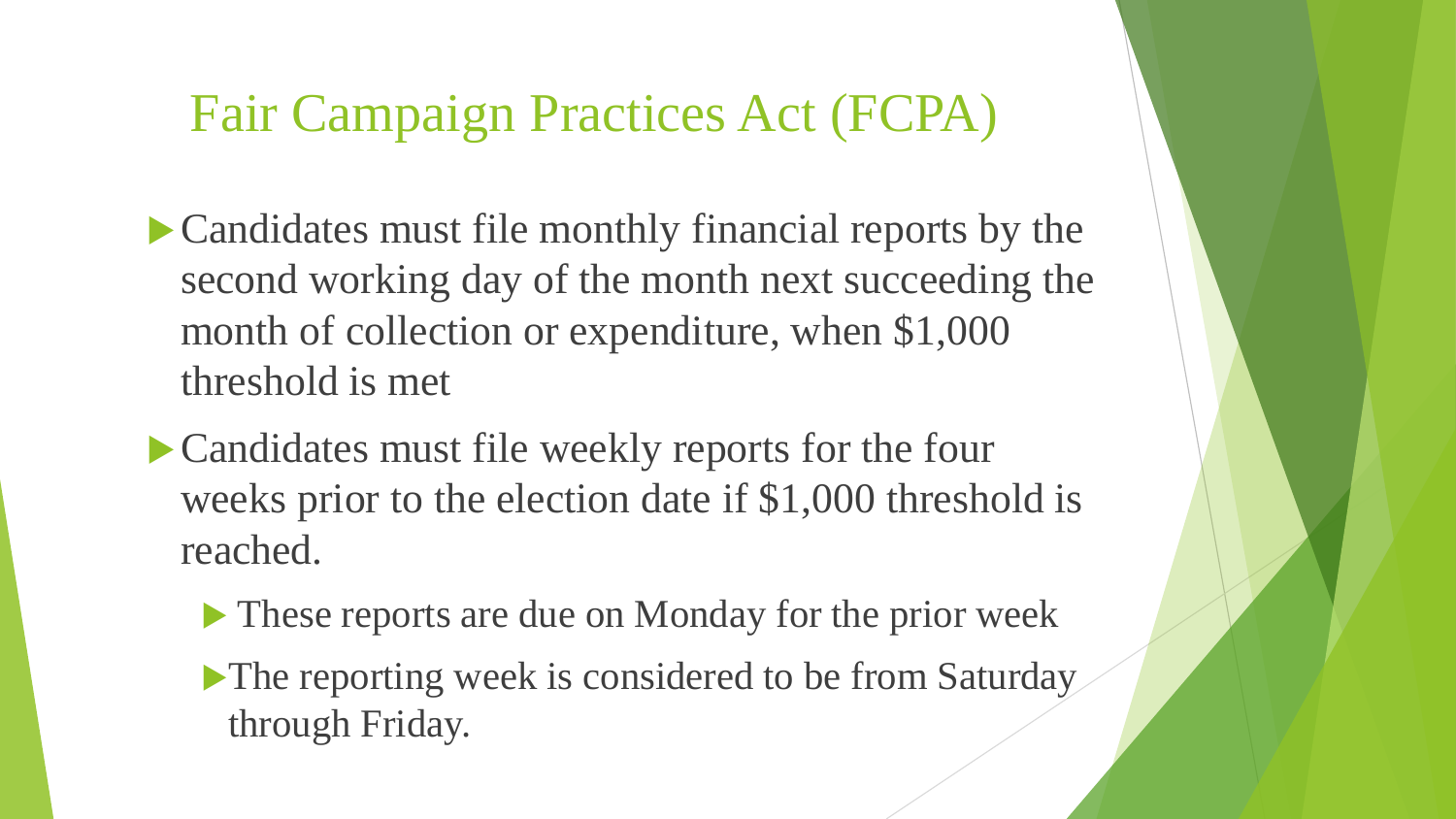- The candidate's first monthly or weekly report must include all unreported activity to date
- Duplicate reports are not required. Monthly reports are not required in months weekly reports are made.
- Daily reports do not apply to Municipal candidates
- **Restrictions on contributions when Legislature is** in session do not apply to Municipal candidates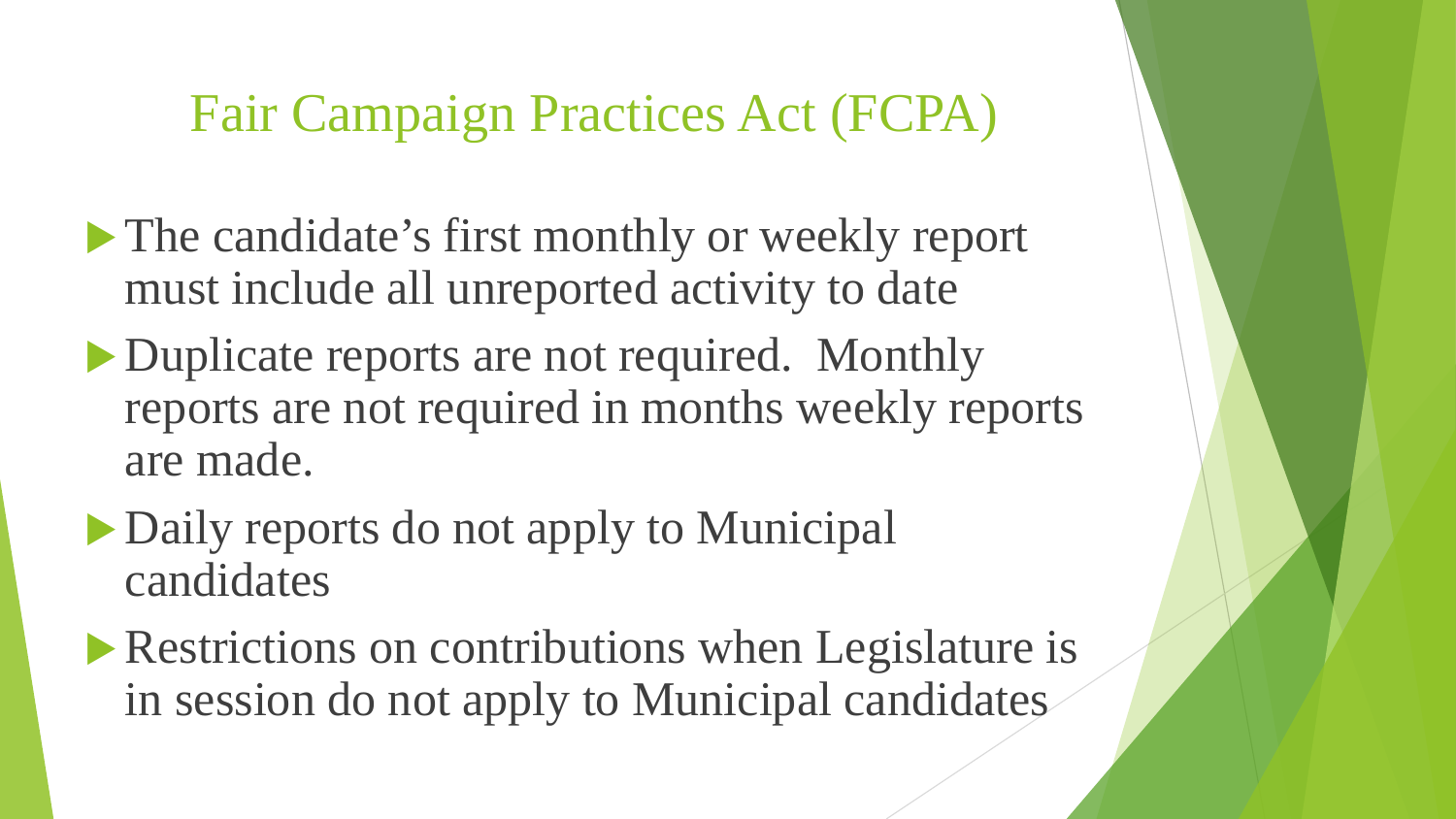- Major Contributions of \$20,000 or more must be reported within 2 business days,
- These may be included in monthly or weekly report if occurring within the last two days of the period
- **Term "contribution" includes monetary and in-kind** contributions, as well as loans and other transfers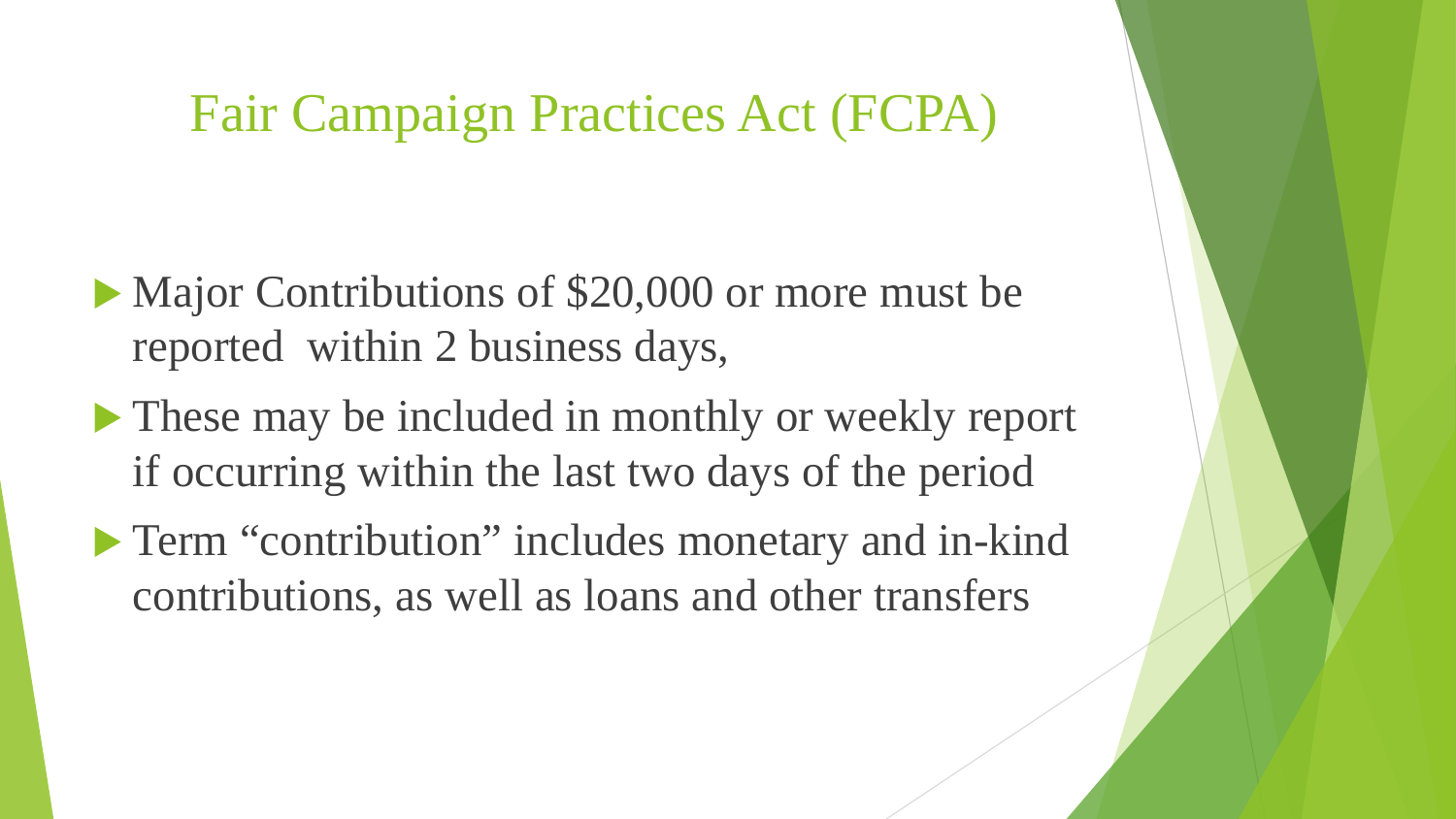- All campaign receipts must be deposited to, and all expenses must be paid from, the campaign account
- Campaign funds may be deposited into a checking account, money market account, or similar bank account
- Campaign expenses may be paid by check, electronic transfer, or credit card paid from the campaign fund
- A petty cash fund may be used for expenses less than \$100 for a single purchase transaction. Must be tracked.
- Payment of a qualifying fee is considered a campaign expense, and must be reported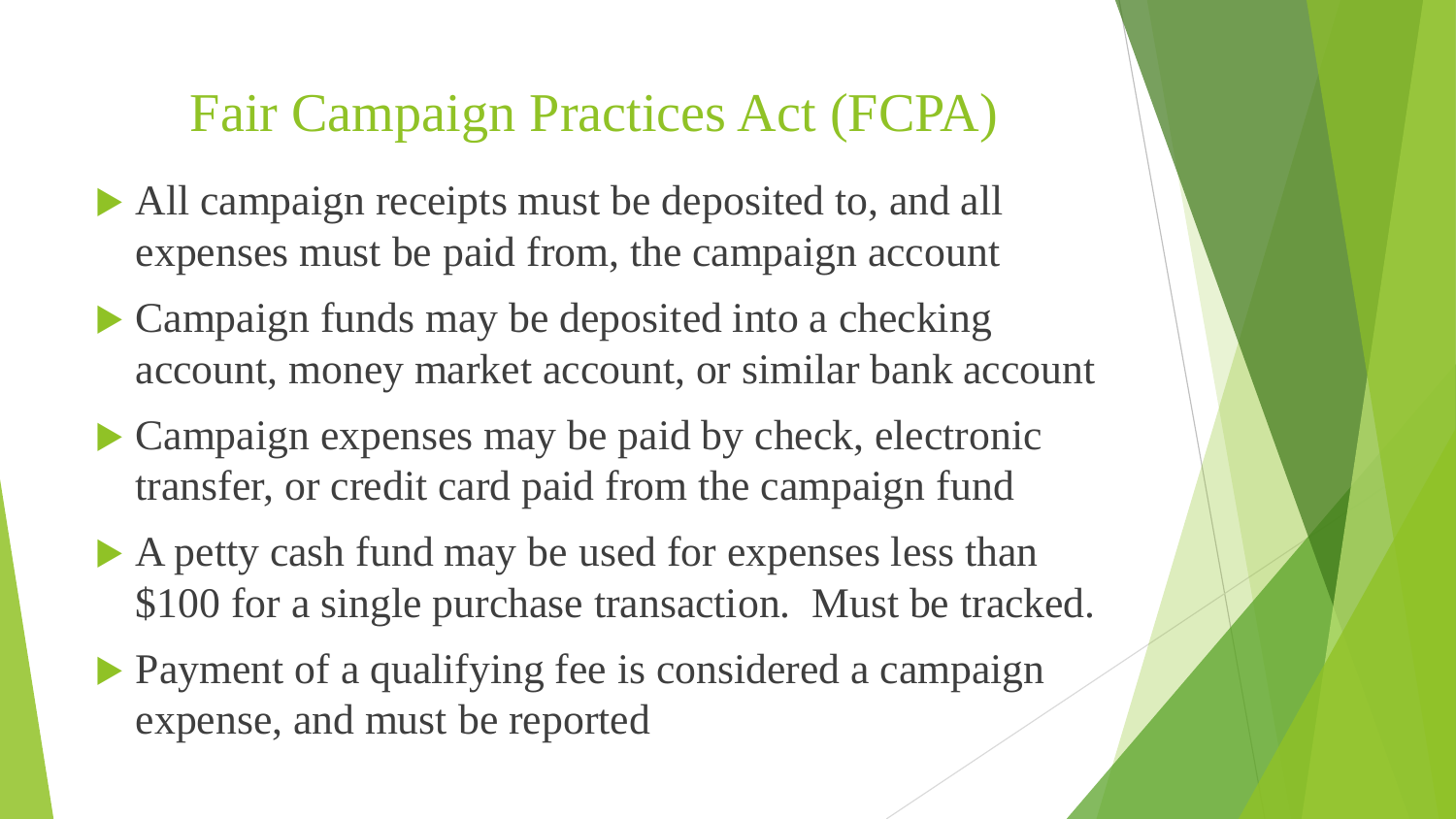- The date of a receipt is deemed the first day the recipient can use it, or in the case of a check the earlier of ten days from when the check arrived or when the check was deposited in the campaign account
- The date of an expense is deemed the date the expenditure is made, or the date of the check, electronic transfer, or credit card transaction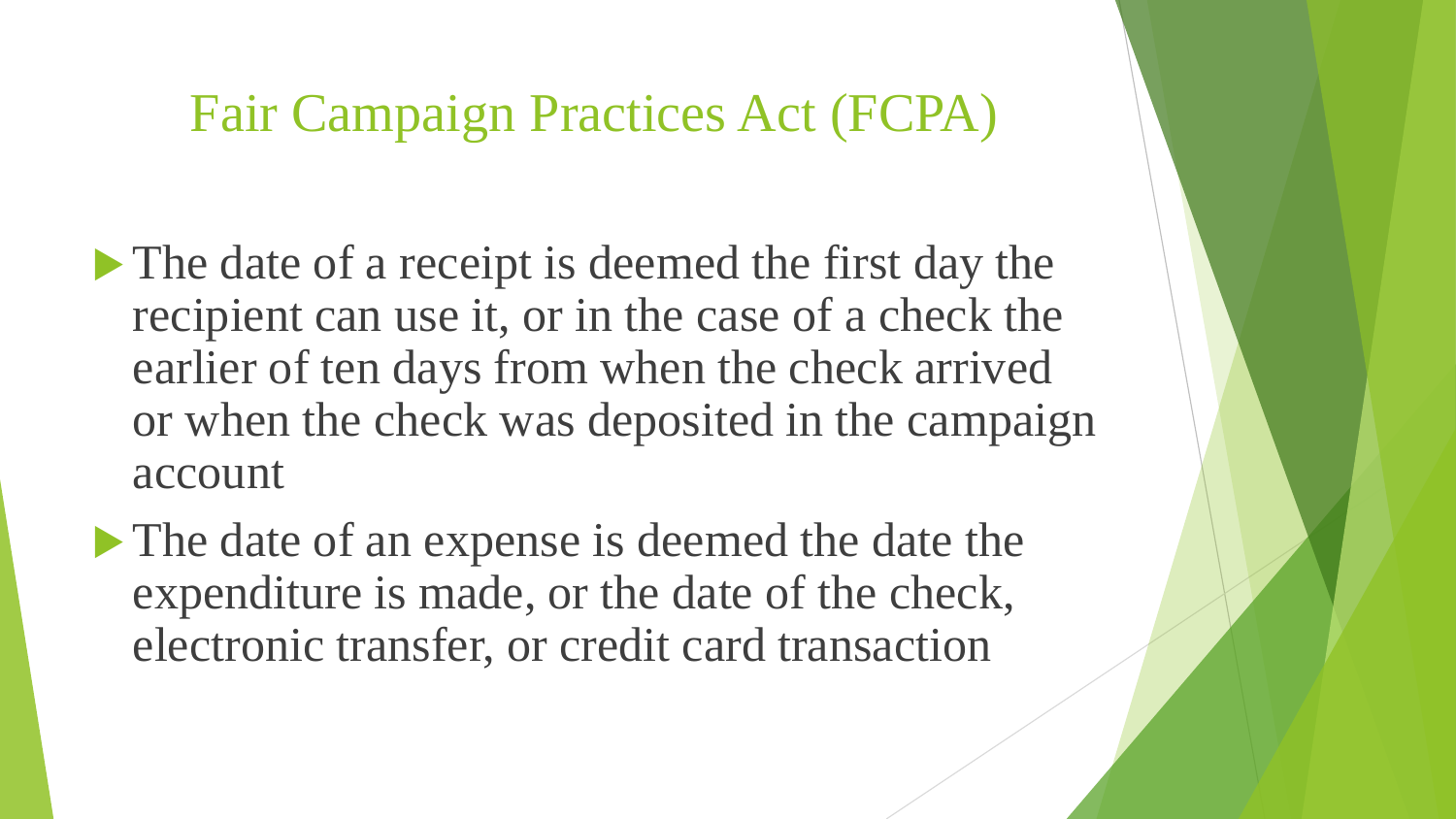- Unsolicited or unwanted campaign donations may be returned to the sender
- If the contribution was deposited into the campaign account, the receipt must be shown on the contribution report and the return must be shown on the expense report.
- If the contribution was not deposited, it may be returned to the sender without reporting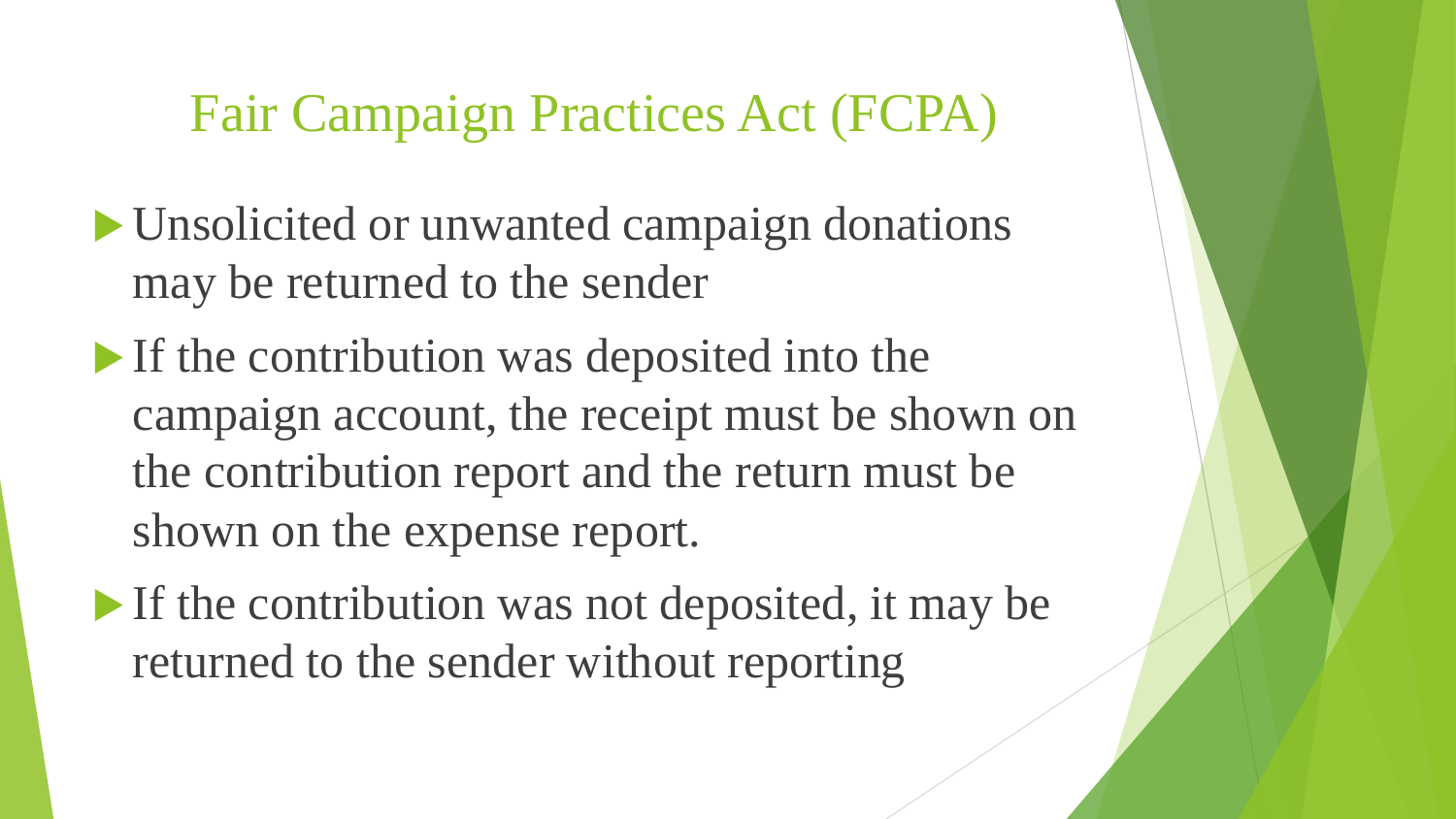- Donations of \$100 or more from a single contributor must be itemized giving the name, address, and type of the contributor
- Donations of less than \$100 each may be reported in a lump sum as non-itemized or may be itemized
- Aggregate donations of \$100 or more from a single contributor must be reported giving contributor name
- It is therefore necessary for the candidate or his/her committee to keep records by name and amount for all contributions made for tracking purposes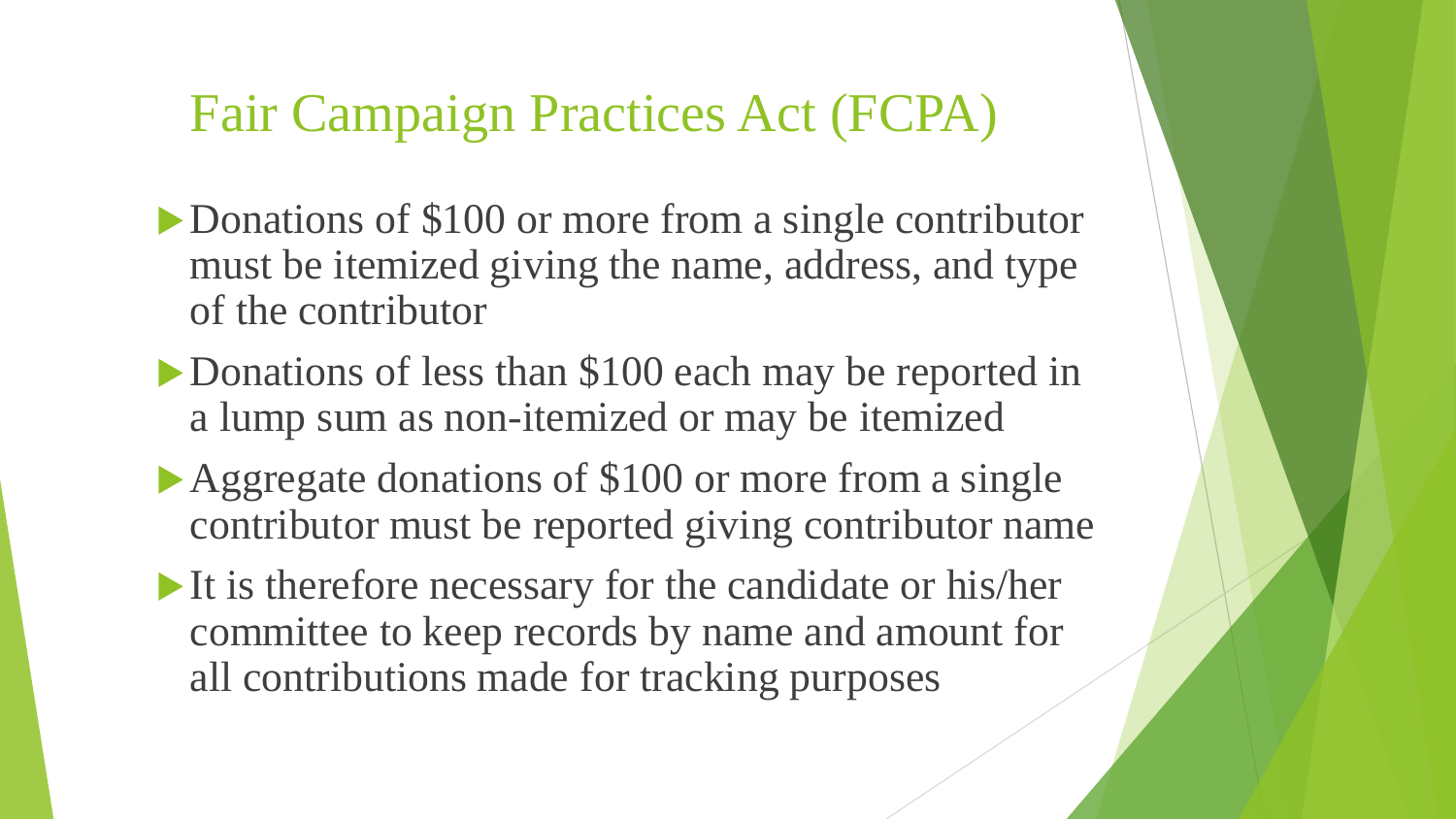- Expenses of \$100 or more to a person or vendor must be itemized giving name and address and the type of expenditure and amount.
- Expenditures of less than \$100 each may be reported in a lump sum as non-itemized or may be itemized
- Aggregate expenses of more than \$100 to a person or vendor must be itemized.
- Expenses should be paid by check, electronic expenditure or credit card and receipts retained, and accurate records kept for tracking purposes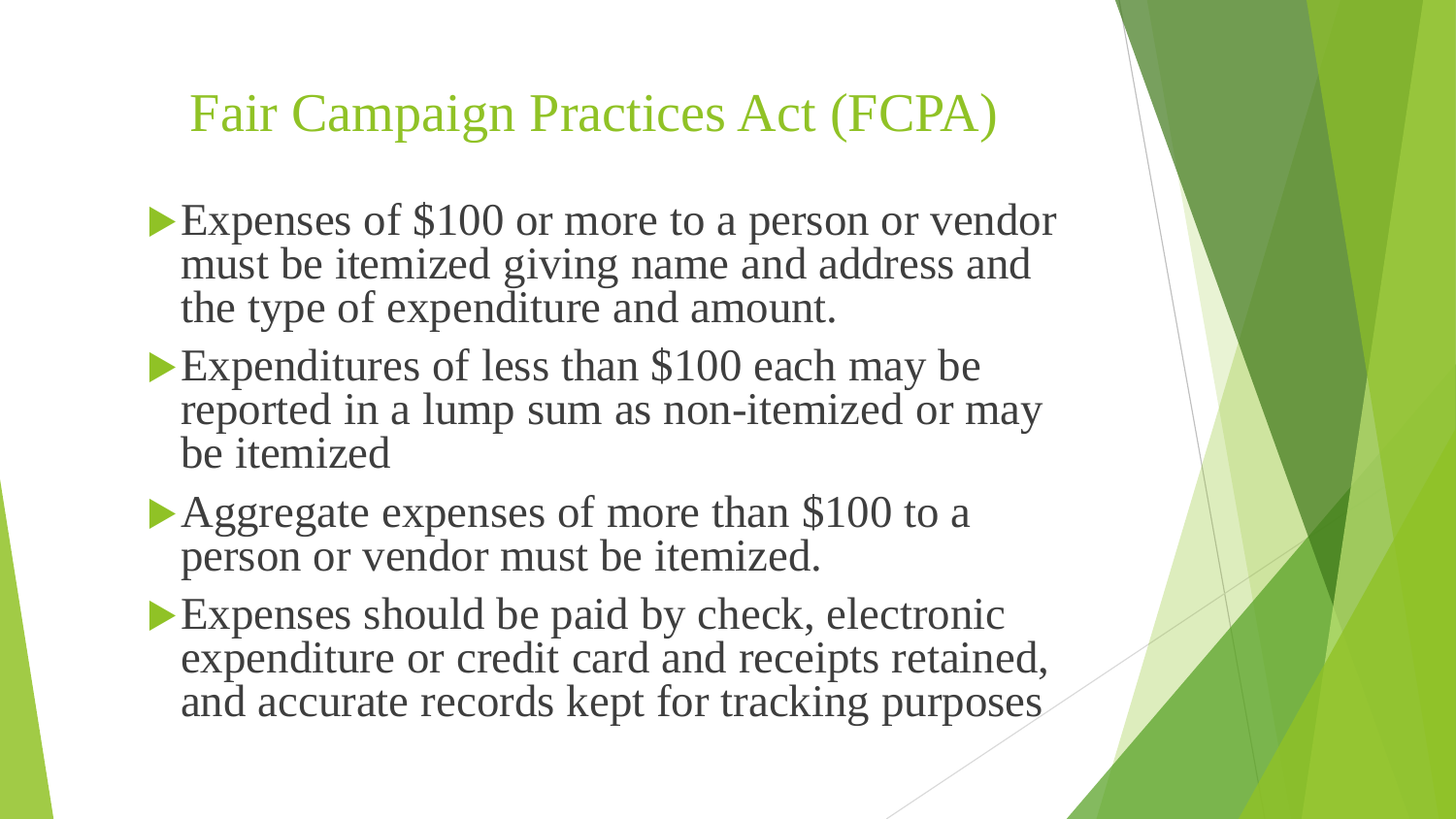- Campaign funds must be segregated and cannot be comingled with personal funds
- Candidates who have met the filing threshold must file FCPA reports even if they have no receipts or expenses in a reporting period.
- Candidates who have met the filing threshold must file FCPA reports even if they have no opposition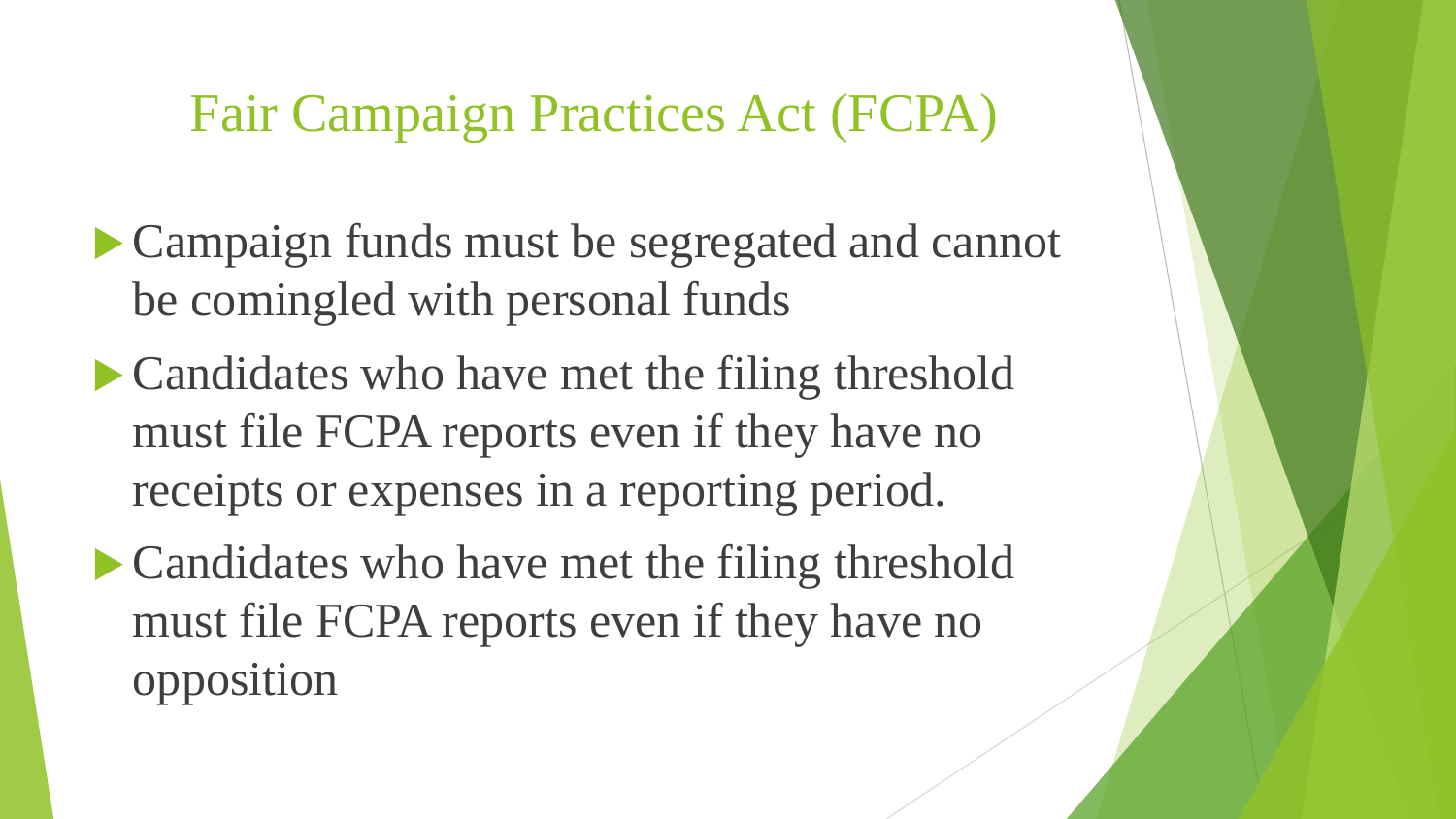- Money paid by someone outside of the campaign account apply toward the threshold amount
- Campaign expenses on a credit card must be itemized by vendor and amount on FCPA report
- Receipts must be kept for two years
- Candidates are not required to use forms developed by the SOS Office, however the information required by FCPA must be included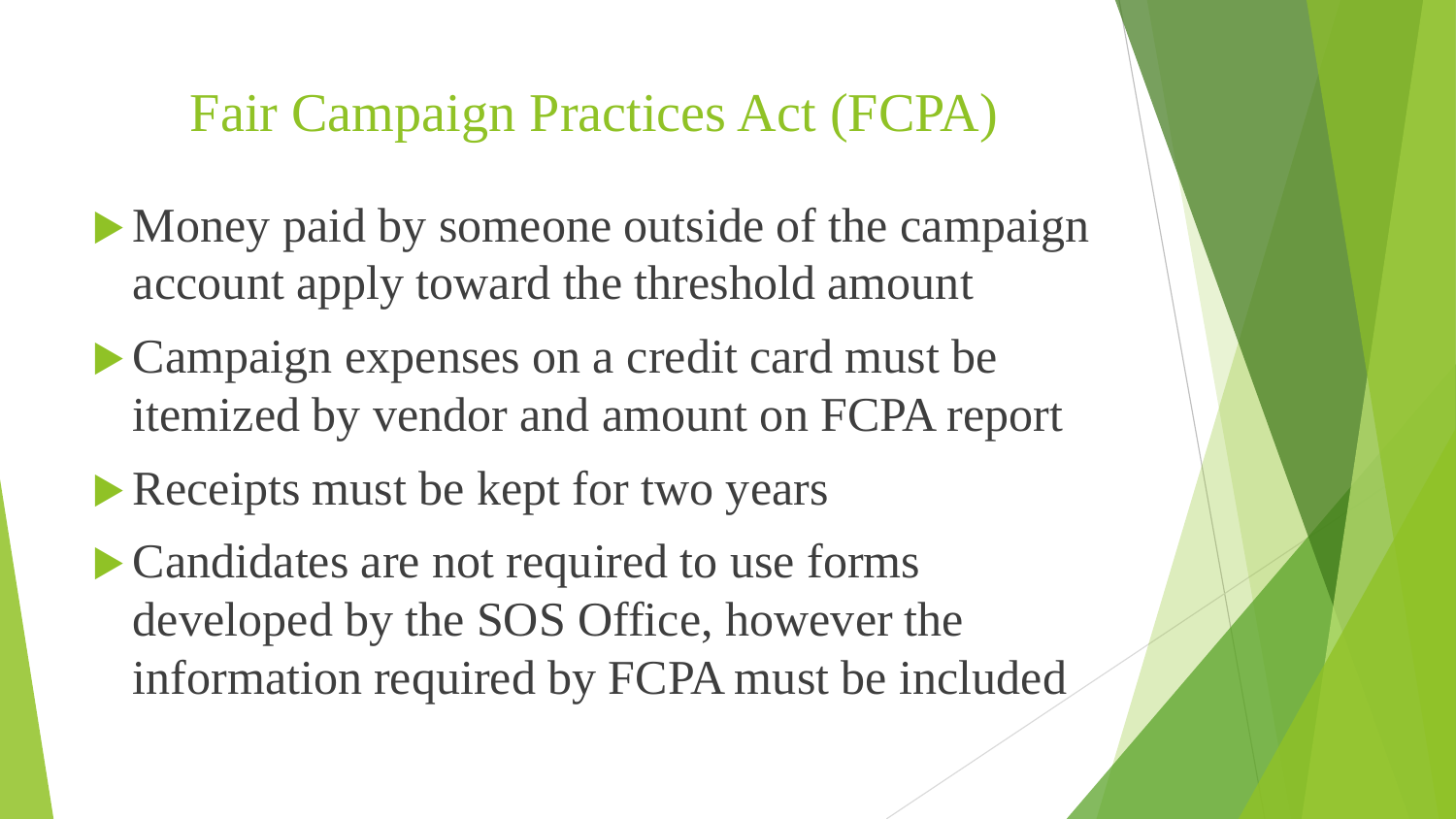# **FCPA Forms 1-6**

▶ Form 1 - Summary of Contributions and Expenses

- Must be signed by Candidate and notarized
- $\triangleright$  Form 2 Cash contributions
	- **S100 and over must be itemized**
	- If not itemized, smaller contributions must be totaled and reported as non-itemized contributions
	- If combined donations from a single donor total \$100 or more, they must be itemized upon reaching limit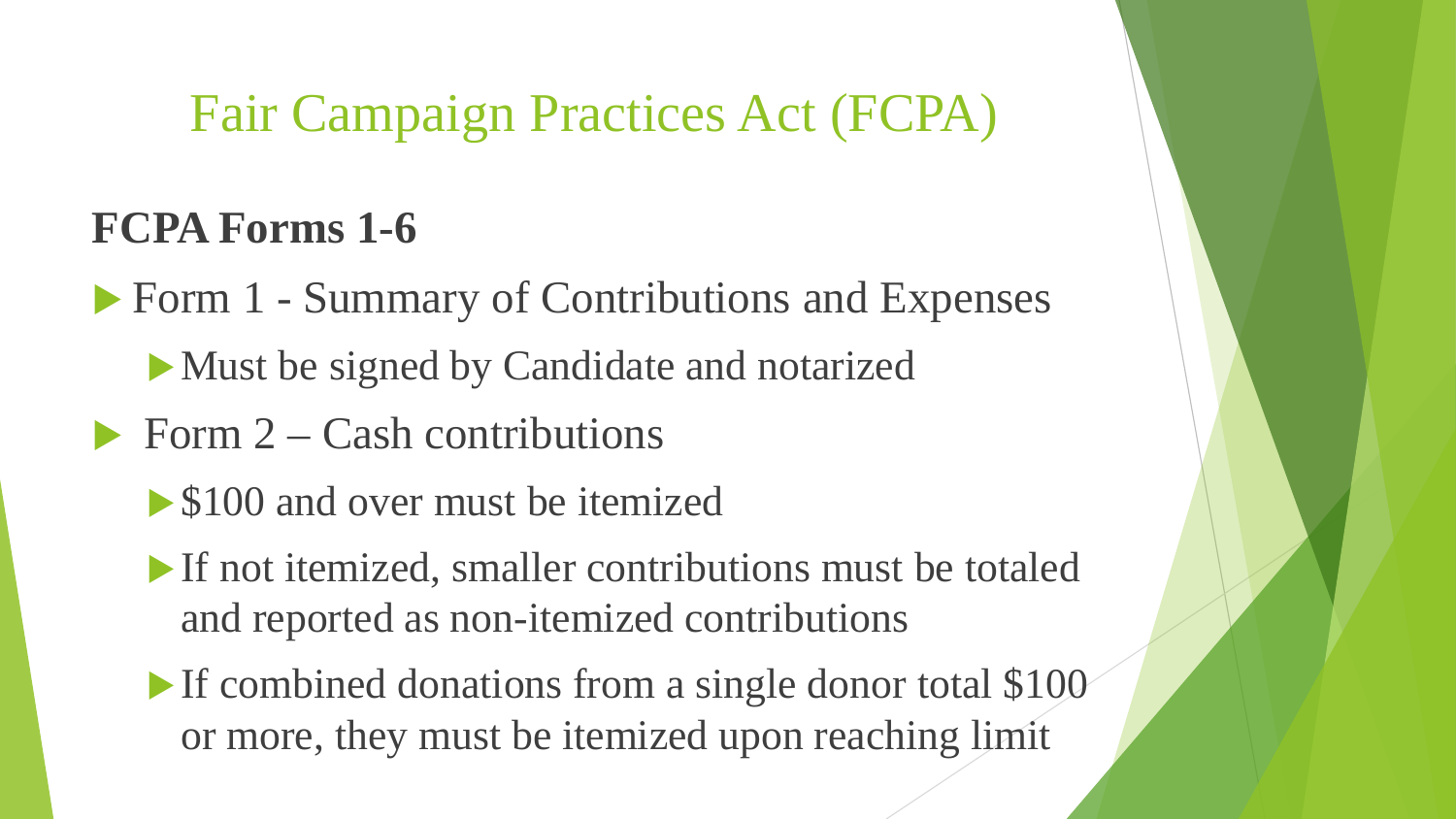#### Form 3 - In-Kind Contributions

When equipment, furnishings, office space or other item of value is contributed, the reasonable market value should be listed

- ▶ Form 4 Receipts from Other Sources
	- Interest payments from campaign accounts
	- **Loan amounts to campaign**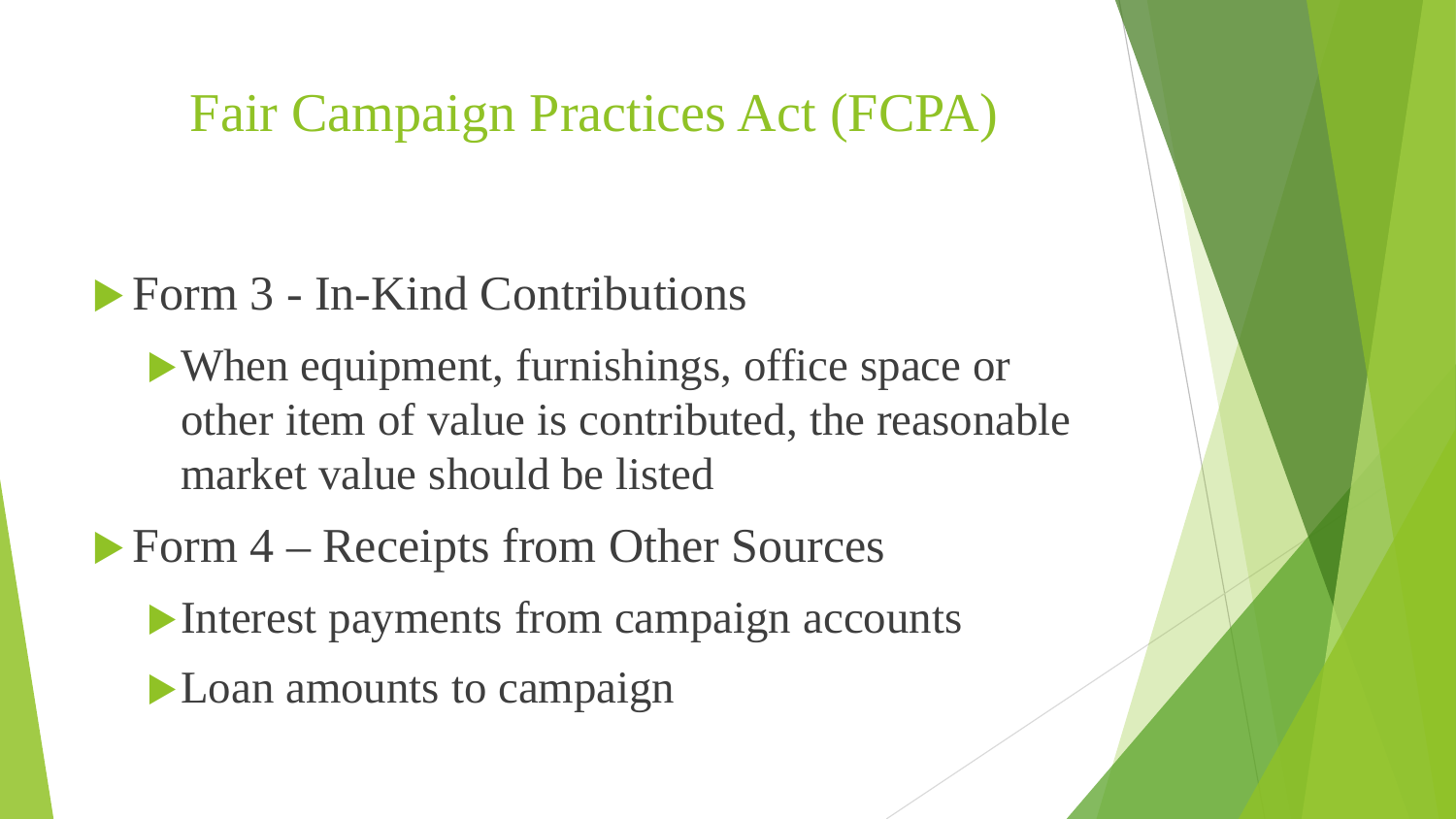- $\triangleright$  Form  $5$  Expenditures
	- Itemize expenses of \$100 or more
	- If not itemized, smaller expenses must be totaled and reported as non-itemized expenses
	- If combined expenditures to a single person or vendor total \$100 or more, they must be itemized upon reaching limit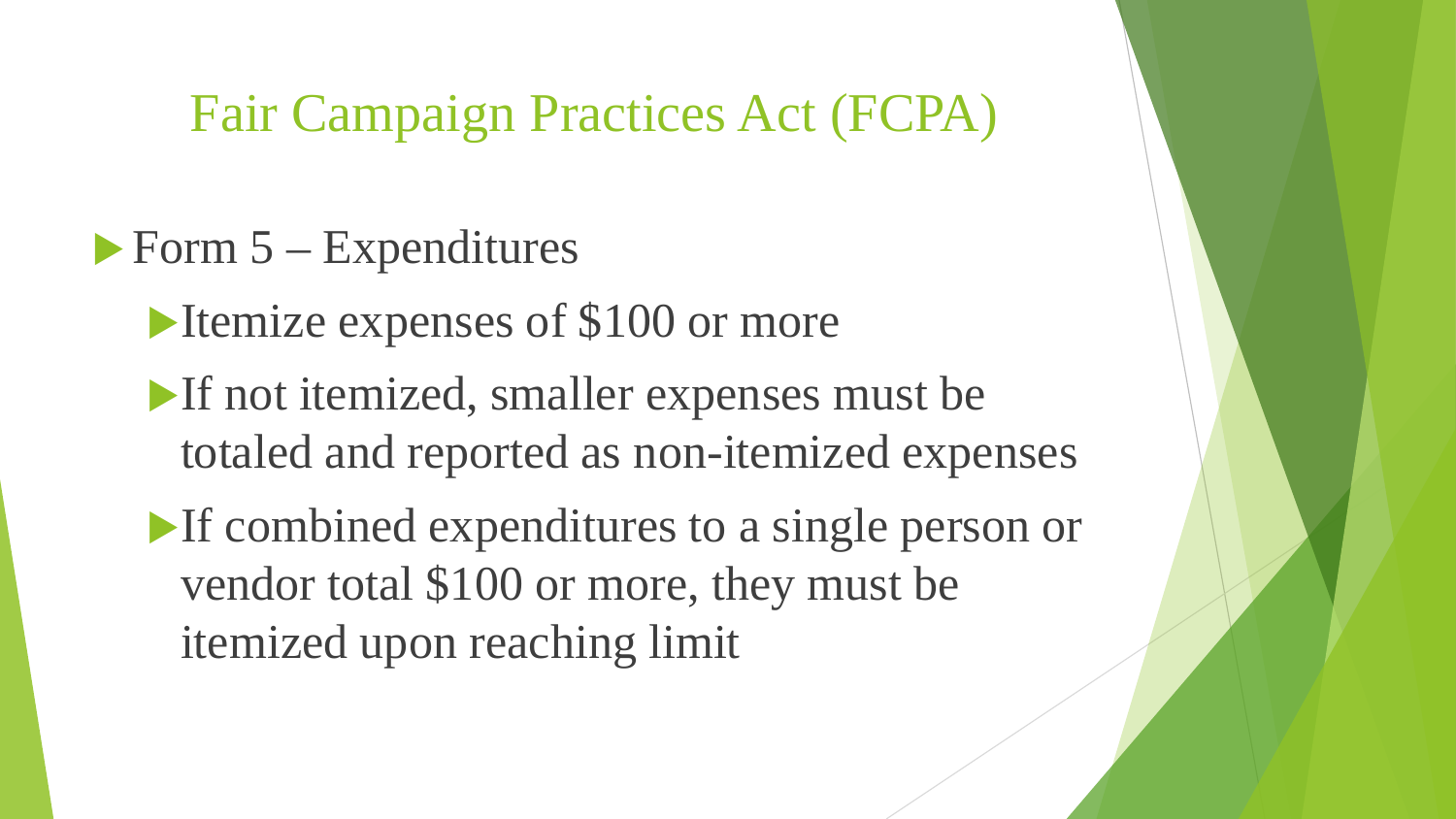- Form 6 Expenditures on a Line of Credit
- Balances must be paid from campaign account
	- Itemize expenses of \$100 or more
	- If not itemized, smaller expenses must be totaled and reported
	- If combined expenditures to a single person or vendor total \$100 or more, they must be itemized upon reaching limit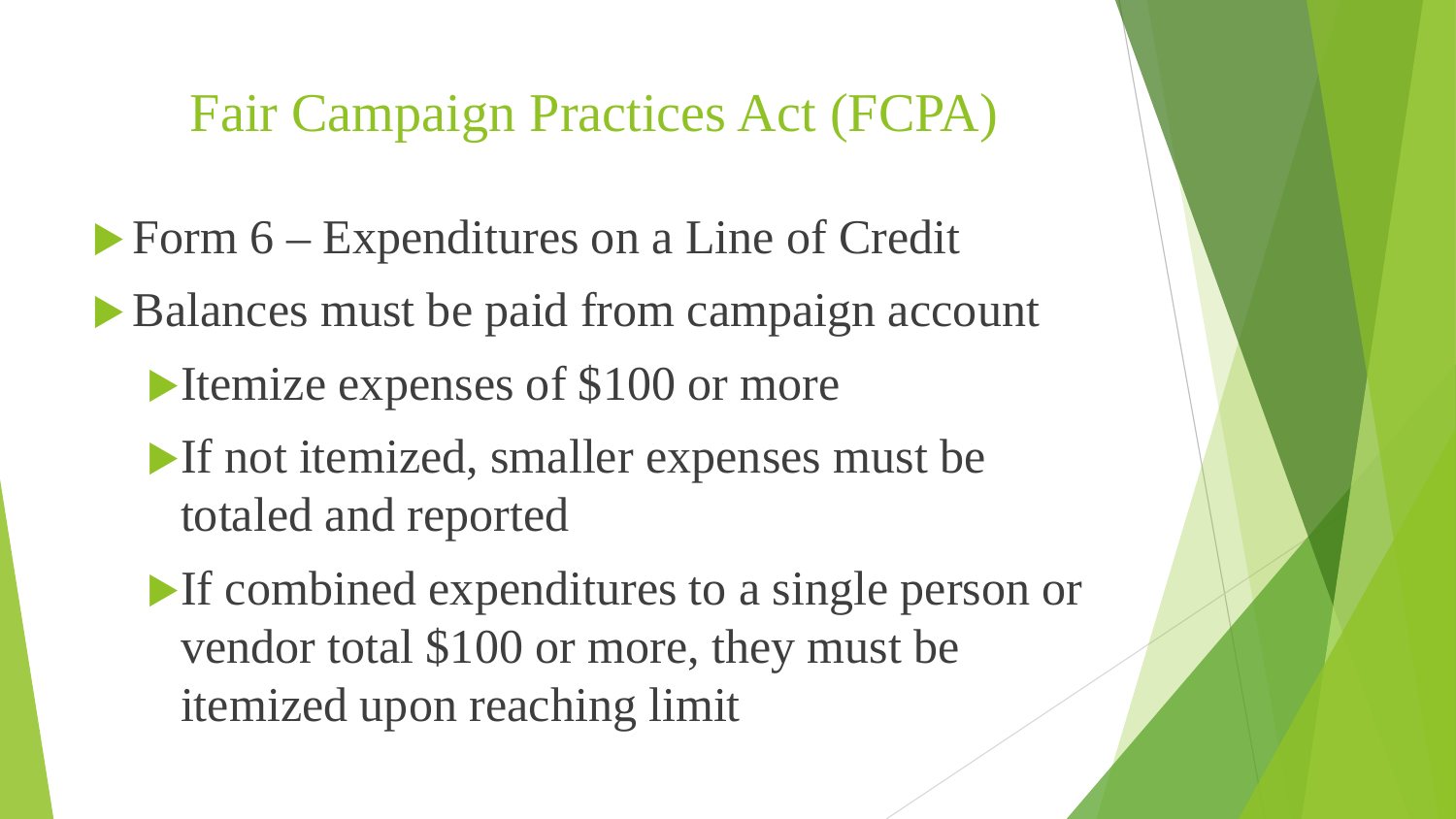

All FCPA forms are available for download from the Secretary of State website

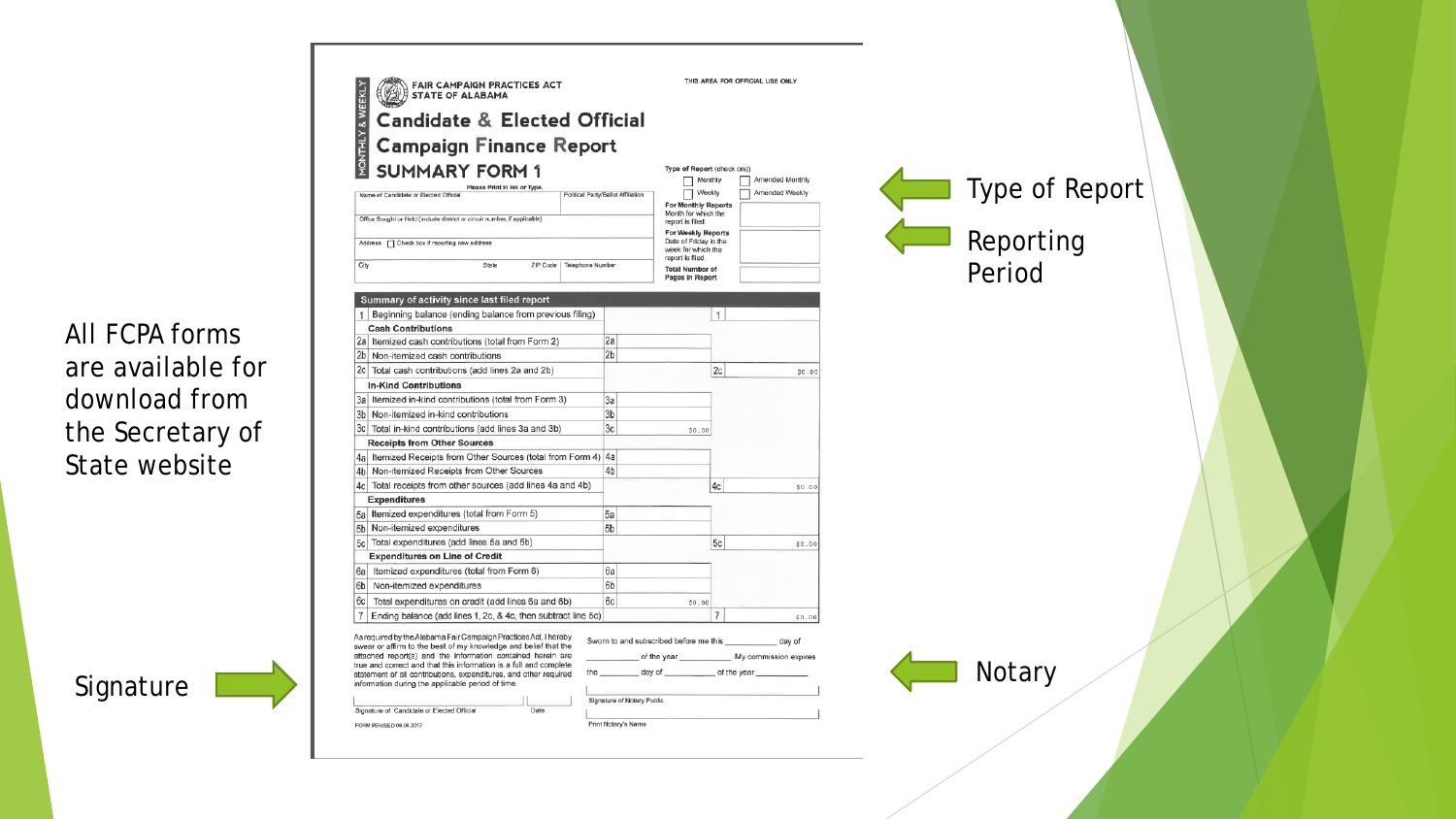ALABAMA FAIR CAMPAIGN PRACTICES ACT - CAMPAIGN FINANCE REPORT FOR CANDIDATE & ELECTED OFFICIAL



FORM 2: Contributions received by candidate or elected official

|                         | When total contributions from a single source exceed \$100.00, the FCPA requires all contributions from that source to be iternized.<br>DO NOT LIST in-kind contributions or loans on this form. Use Forms 3 and 4 for those listings. |                                          |                                          |          |          |                                                                |                                     |
|-------------------------|----------------------------------------------------------------------------------------------------------------------------------------------------------------------------------------------------------------------------------------|------------------------------------------|------------------------------------------|----------|----------|----------------------------------------------------------------|-------------------------------------|
| CONTRIBUTOR             | <b>ADDRESS</b>                                                                                                                                                                                                                         |                                          | SOURCE<br>OF CONTRIBUTION<br>(CHECK ONE) |          |          |                                                                | <b>AMOUNT</b><br>OF<br>CONTRIBUTION |
| (INCLUDE FULL NAME)     | (ADDRESS SHOULD INCLUDE<br>STREET OR P.O. BOX, CITY, STATE, AND ZIP)                                                                                                                                                                   | Business or<br>Corporation<br>Individual |                                          | RC<br>25 | Returned | DATE<br><b>CONTRIBUTION</b><br><b>RECEIVED</b><br>(moJdaylyr.) |                                     |
|                         |                                                                                                                                                                                                                                        |                                          |                                          |          |          |                                                                |                                     |
|                         |                                                                                                                                                                                                                                        |                                          |                                          |          |          |                                                                |                                     |
|                         |                                                                                                                                                                                                                                        |                                          |                                          |          |          |                                                                |                                     |
|                         |                                                                                                                                                                                                                                        |                                          |                                          |          |          |                                                                |                                     |
|                         |                                                                                                                                                                                                                                        |                                          |                                          |          |          |                                                                |                                     |
|                         |                                                                                                                                                                                                                                        |                                          |                                          |          |          |                                                                |                                     |
|                         |                                                                                                                                                                                                                                        |                                          |                                          |          |          |                                                                |                                     |
|                         |                                                                                                                                                                                                                                        |                                          |                                          |          |          |                                                                |                                     |
|                         |                                                                                                                                                                                                                                        |                                          |                                          |          |          |                                                                |                                     |
| FORM REVISED 10.27.2011 | TOTAL CASH CONTRIBUTIONS THIS PAGE                                                                                                                                                                                                     |                                          |                                          |          |          |                                                                |                                     |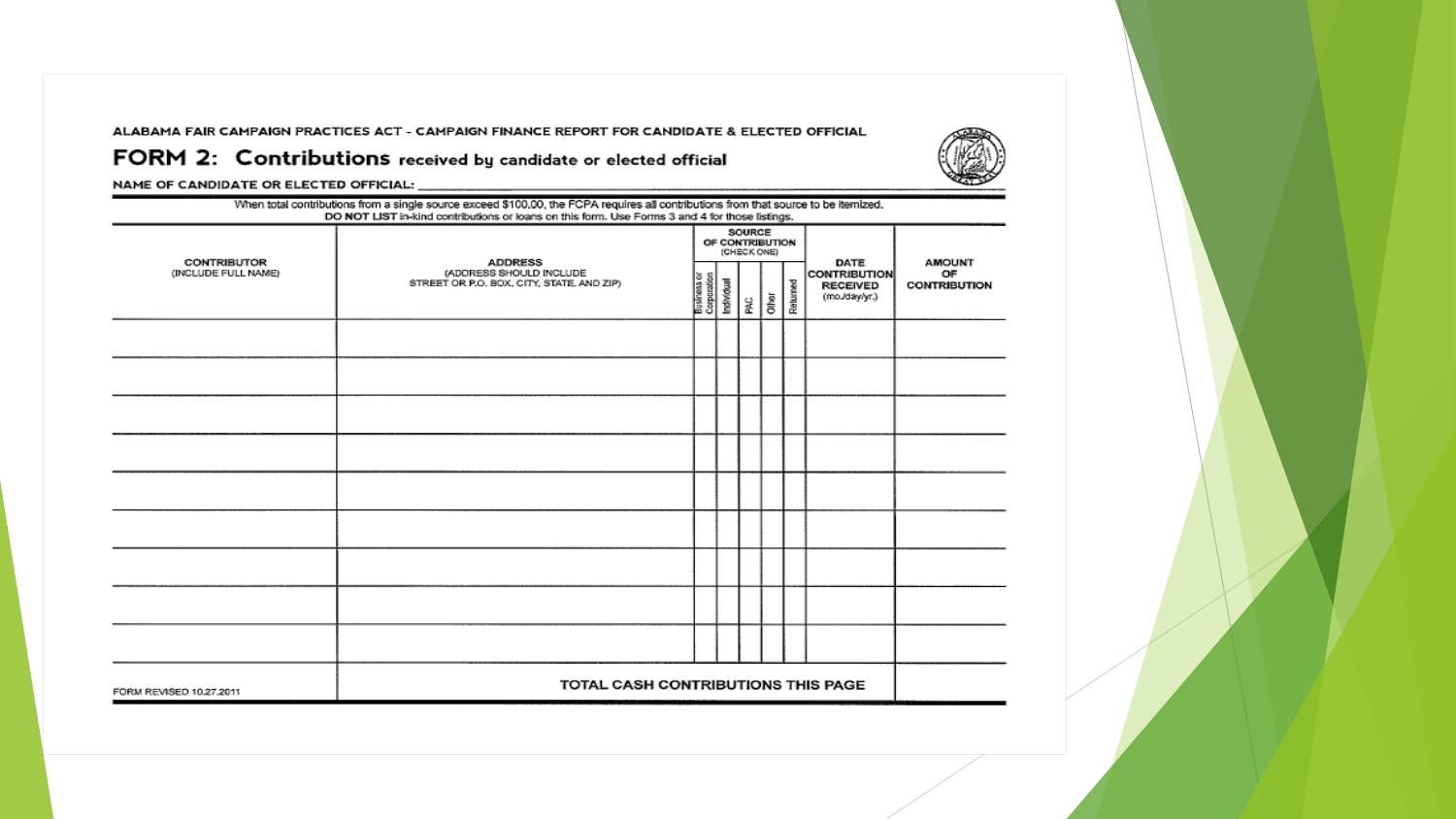ALABAMA FAIR CAMPAIGN PRACTICES ACT - CAMPAIGN FINANCE REPORT FOR CANDIDATE/ELECTED OFFICIAL

#### FORM 3: In-Kind Contributions received by candidate or elected official

|                                    | When total contributions from a single source exceed \$100.00, the FCPA requires all contributions from that source to be itemized.<br>DO NOT LIST cash or loans on this form. Use Forms 2 and 4 for those listings. |                                       |             |                                      |  |              |  |                |                                                 |                       |           |                                                                 |                                            |
|------------------------------------|----------------------------------------------------------------------------------------------------------------------------------------------------------------------------------------------------------------------|---------------------------------------|-------------|--------------------------------------|--|--------------|--|----------------|-------------------------------------------------|-----------------------|-----------|-----------------------------------------------------------------|--------------------------------------------|
|                                    |                                                                                                                                                                                                                      | NATURE OF CONTRIBUTION<br>(CHECK ONE) |             |                                      |  |              |  |                |                                                 | SOURCE<br>(CHECK ONE) |           |                                                                 |                                            |
| CONTRIBUTOR<br>(INCLUDE FULL NAME) | <b>ADDRESS</b><br>(ADDRESS SHOULD INCLUDE<br>STREET OR P.O. BOX, CITY, STATE, AND ZIP)                                                                                                                               | Administrative                        | Advertising | Consultants/<br>Polling<br>Equipment |  | Food<br>Rett |  | Transportation | Other<br>Business/<br>Corporation<br>Individual |                       | PAC<br>28 | DATE<br><b>CONTRIBUTION</b><br><b>RECEIVED</b><br>(mo./day/yr.) | <b>AMOUNT</b><br>OF<br><b>CONTRIBUTION</b> |
|                                    |                                                                                                                                                                                                                      |                                       |             |                                      |  |              |  |                |                                                 |                       |           |                                                                 |                                            |
|                                    |                                                                                                                                                                                                                      |                                       |             |                                      |  |              |  |                |                                                 |                       |           |                                                                 |                                            |
|                                    |                                                                                                                                                                                                                      |                                       |             |                                      |  |              |  |                |                                                 |                       |           |                                                                 |                                            |
|                                    |                                                                                                                                                                                                                      |                                       |             |                                      |  |              |  |                |                                                 |                       |           |                                                                 |                                            |
|                                    |                                                                                                                                                                                                                      |                                       |             |                                      |  |              |  |                |                                                 |                       |           |                                                                 |                                            |
|                                    |                                                                                                                                                                                                                      |                                       |             |                                      |  |              |  |                |                                                 |                       |           |                                                                 |                                            |
|                                    |                                                                                                                                                                                                                      |                                       |             |                                      |  |              |  |                |                                                 |                       |           |                                                                 |                                            |
|                                    |                                                                                                                                                                                                                      |                                       |             |                                      |  |              |  |                |                                                 |                       |           |                                                                 |                                            |
|                                    |                                                                                                                                                                                                                      |                                       |             |                                      |  |              |  |                |                                                 |                       |           |                                                                 |                                            |
| FORM REVISED 10.27.2011            |                                                                                                                                                                                                                      |                                       |             |                                      |  |              |  |                |                                                 |                       |           | TOTAL IN-KIND CONTRIBUTIONS THIS PAGE                           |                                            |

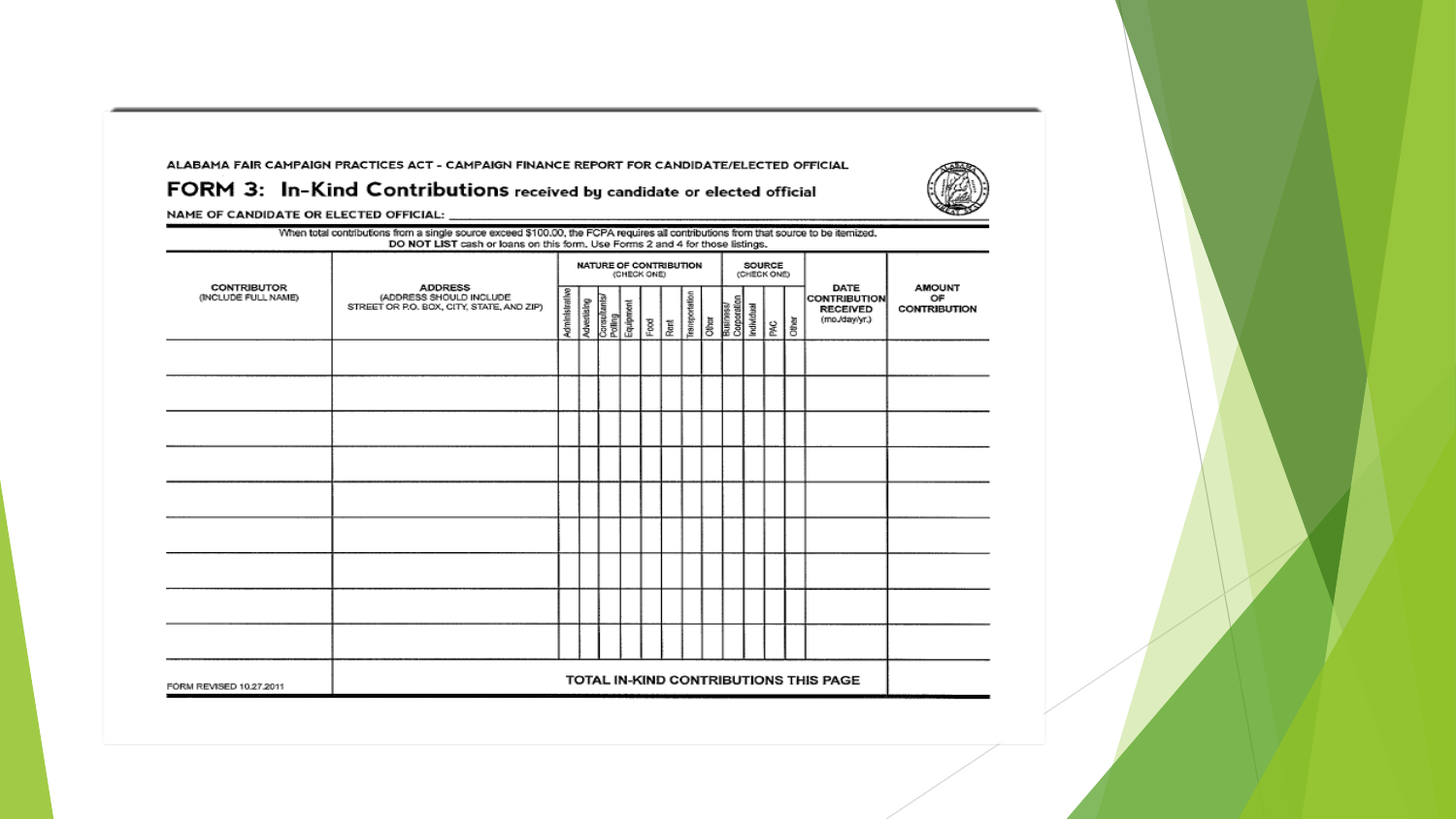ALABAMA FAIR CAMPAIGN PRACTICES ACT - CAMPAIGN FINANCE REPORT FOR CANDIDATE/ELECTED OFFICIAL



FORM 4: Receipts from Other Sources loans, interest, and other sources of income

NAME OF CANDIDATE OR ELECTED OFFICIAL:

|                                          | <b>ADDRESS</b>                                                          |          | FORM<br>OF RECEIPT |     | COMPLETE THIS BLOCK IF RECEIPT<br><b>IS A LOAN</b>                                                                            |                        |   | <b>RECEIPT SOURCE</b><br>(CHECK ONE) |                   |                                          | <b>AMOUNT</b>        |
|------------------------------------------|-------------------------------------------------------------------------|----------|--------------------|-----|-------------------------------------------------------------------------------------------------------------------------------|------------------------|---|--------------------------------------|-------------------|------------------------------------------|----------------------|
| SOURCE OF RECEIPT<br>(INCLUDE FULL NAME) | (ADDRESS SHOULD INCLUDE<br>STREET OR P.O. BOX.<br>CITY, STATE, AND ZIP) | interest | l sn               | der | <b>GUARANTORS</b><br>IFCPA REQUIRES FULL NAME AND COM-<br>PLETE ADDRESS OF INDIVIDUAL(S) EN-<br>DORSING OR GUARANTEEING LOANI | Lending<br>Institution | g | Individual                           | Business<br>Other | DATE<br><b>RECEIVED</b><br>(mo./day/yr.) | OF<br><b>RECEIPT</b> |
|                                          |                                                                         |          |                    |     |                                                                                                                               |                        |   |                                      |                   |                                          |                      |
|                                          |                                                                         |          |                    |     |                                                                                                                               |                        |   |                                      |                   |                                          |                      |
|                                          |                                                                         |          |                    |     |                                                                                                                               |                        |   |                                      |                   |                                          |                      |
|                                          |                                                                         |          |                    |     |                                                                                                                               |                        |   |                                      |                   |                                          |                      |
|                                          |                                                                         |          |                    |     |                                                                                                                               |                        |   |                                      |                   |                                          |                      |
|                                          |                                                                         |          |                    |     |                                                                                                                               |                        |   |                                      |                   |                                          |                      |
|                                          |                                                                         |          |                    |     |                                                                                                                               |                        |   |                                      |                   |                                          |                      |
|                                          |                                                                         |          |                    |     |                                                                                                                               |                        |   |                                      |                   |                                          |                      |
|                                          |                                                                         |          |                    |     |                                                                                                                               |                        |   |                                      |                   |                                          |                      |
| FORM REVISED 10.27.2011                  |                                                                         |          |                    |     | TOTAL RECEIPTS THIS PAGE                                                                                                      |                        |   |                                      |                   |                                          |                      |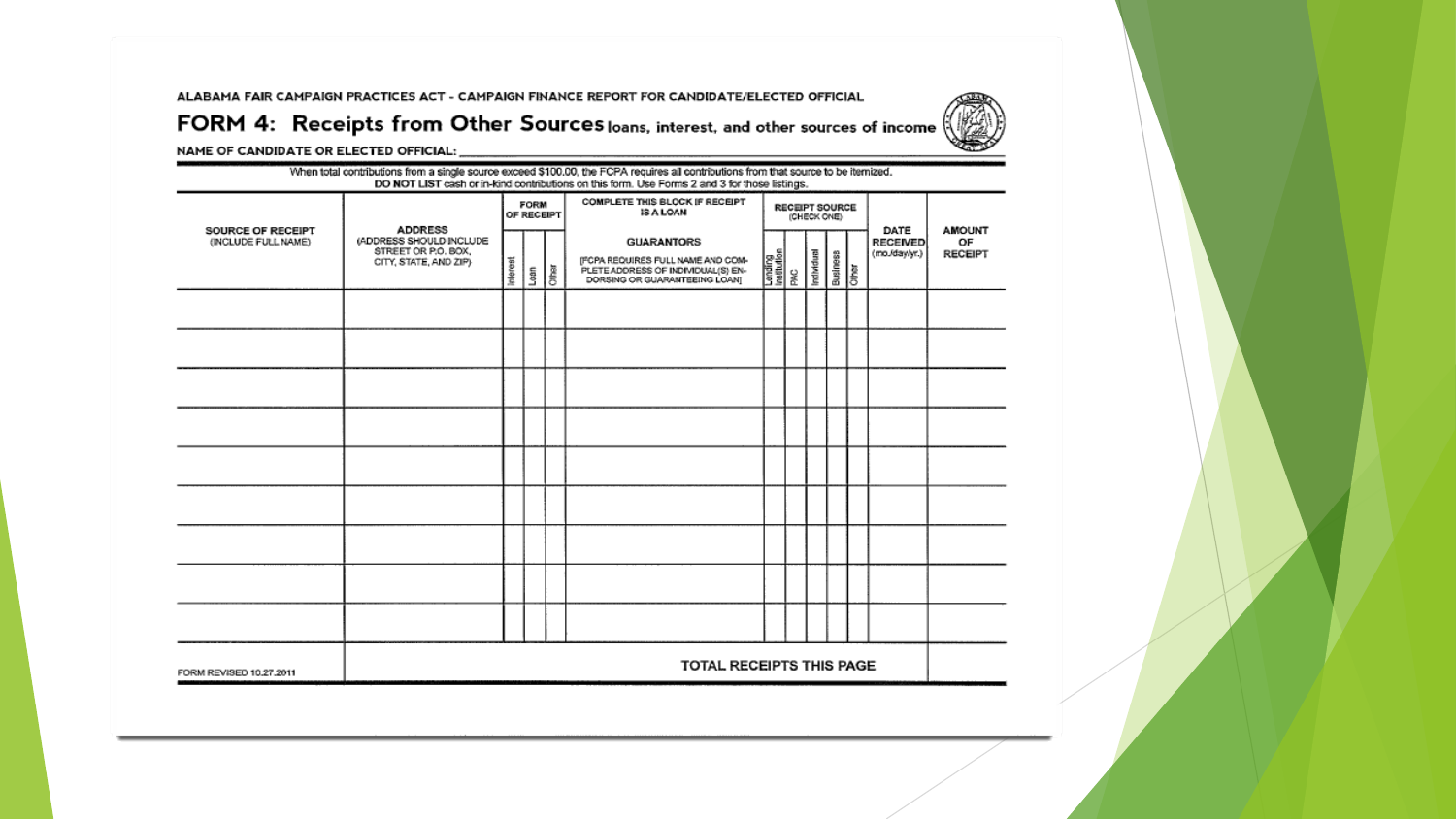ALABAMA FAIR CAMPAIGN PRACTICES ACT - CAMPAIGN FINANCE REPORT FOR CANDIDATE & ELECTED OFFICIAL



FORM 5: Expenditures by candidate or elected official

NAME OF CANDIDATE OR ELECTED OFFICIAL:

When total expenditures to a single recipient exceed \$100.00, the FCPA requires all expenditures to that recipient be itemized.

|                                                                              |                                                                                        |                |             |                                        |      |             | PURPOSE OF EXPENDITURE<br>(CHECK ONE) |                |                                                     |                                                |                                           |
|------------------------------------------------------------------------------|----------------------------------------------------------------------------------------|----------------|-------------|----------------------------------------|------|-------------|---------------------------------------|----------------|-----------------------------------------------------|------------------------------------------------|-------------------------------------------|
| PERSON/GROUP/BUSINESS<br><b>RECEIVING EXPENDITURE</b><br>(INCLUDE FULL NAME) | <b>ADDRESS</b><br>(ADDRESS SHOULD INCLUDE<br>STREET OR P.O. BOX, CITY, STATE, AND ZIP) | Administrative | Advertising | Consultarits/<br>Poling<br>Charisation | Food | Fundralsing | Loan<br>Repsyment<br>Lodging          | Transportation | <b>OTHER</b><br>GIVE<br><b>BRIEF</b><br>EXPLANATION | DATE OF<br><b>EXPENDITURE</b><br>(mo./day/yr.) | <b>AMOUNT</b><br>OF<br><b>EXPENDITURE</b> |
|                                                                              |                                                                                        |                |             |                                        |      |             |                                       |                |                                                     |                                                |                                           |
|                                                                              |                                                                                        |                |             |                                        |      |             |                                       |                |                                                     |                                                |                                           |
|                                                                              |                                                                                        |                |             |                                        |      |             |                                       |                |                                                     |                                                |                                           |
|                                                                              |                                                                                        |                |             |                                        |      |             |                                       |                |                                                     |                                                |                                           |
|                                                                              |                                                                                        |                |             |                                        |      |             |                                       |                |                                                     |                                                |                                           |
|                                                                              |                                                                                        |                |             |                                        |      |             |                                       |                |                                                     |                                                |                                           |
|                                                                              |                                                                                        |                |             |                                        |      |             |                                       |                |                                                     |                                                |                                           |
|                                                                              |                                                                                        |                |             |                                        |      |             |                                       |                |                                                     |                                                |                                           |
|                                                                              |                                                                                        |                |             |                                        |      |             |                                       |                |                                                     |                                                |                                           |
| FORM REVISED 10.27.2011                                                      |                                                                                        |                |             |                                        |      |             |                                       |                | TOTAL EXPENDITURES THIS PAGE                        |                                                |                                           |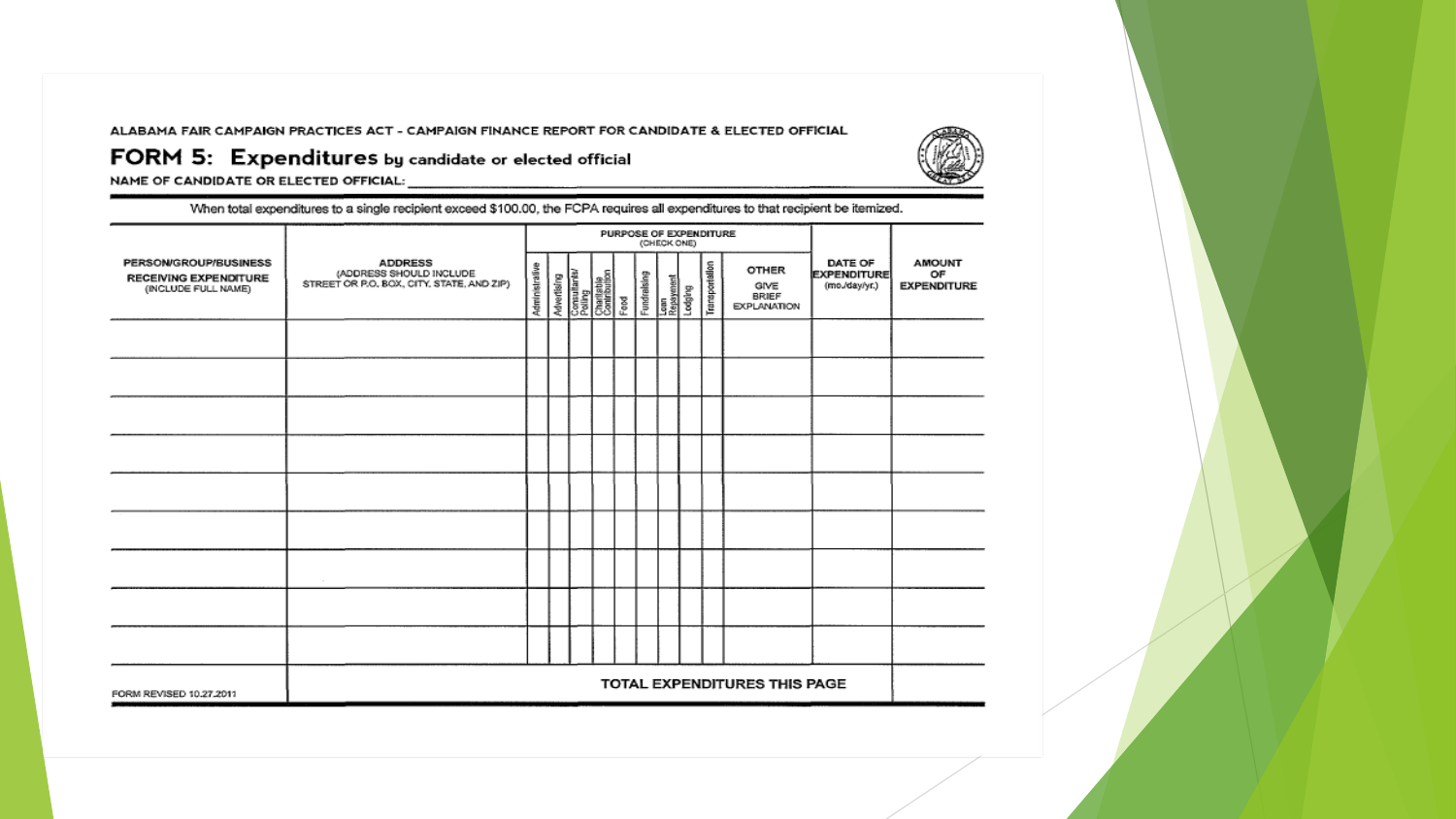ALABAMA FAIR CAMPAIGN PRACTICES ACT - CAMPAIGN FINANCE REPORT FOR CANDIDATE & ELECTED OFFICIAL



FORM 6: Expenditures On Line of Credit by candidate or elected official NAME OF CANDIDATE OR ELECTED OFFICIAL:

When total expenditures to a single recipient exceed \$100.00, the FCPA requires all expenditures to that recipient be itemized.

|                                                                              |                                                                                        |                |             |                                     |              |      |             | (CHECK ONE) | PURPOSE OF EXPENDITURE |          |                                                            |                                                |                                           |
|------------------------------------------------------------------------------|----------------------------------------------------------------------------------------|----------------|-------------|-------------------------------------|--------------|------|-------------|-------------|------------------------|----------|------------------------------------------------------------|------------------------------------------------|-------------------------------------------|
| PERSON/GROUP/BUSINESS<br><b>RECEIVING EXPENDITURE</b><br>(INCLUDE FULL NAME) | <b>ADDRESS</b><br>(ADDRESS SHOULD INCLUDE<br>STREET OR P.O. BOX, CITY, STATE, AND ZIP) | Administrative | Advertising | Consultants <sup>/</sup><br>Polling | Contribution | Food | Fundraising | Lodging     | Transportation         | Interest | <b>OTHER</b><br>GIVE<br><b>BRIEF</b><br><b>EXPLANATION</b> | DATE OF<br><b>EXPENDITURE</b><br>(mo./day/yr.) | <b>AMOUNT</b><br>OF<br><b>EXPENDITURE</b> |
|                                                                              |                                                                                        |                |             |                                     |              |      |             |             |                        |          |                                                            |                                                |                                           |
|                                                                              |                                                                                        |                |             |                                     |              |      |             |             |                        |          |                                                            |                                                |                                           |
|                                                                              |                                                                                        |                |             |                                     |              |      |             |             |                        |          |                                                            |                                                |                                           |
|                                                                              |                                                                                        |                |             |                                     |              |      |             |             |                        |          |                                                            |                                                |                                           |
|                                                                              |                                                                                        |                |             |                                     |              |      |             |             |                        |          |                                                            |                                                |                                           |
|                                                                              |                                                                                        |                |             |                                     |              |      |             |             |                        |          |                                                            |                                                |                                           |
|                                                                              |                                                                                        |                |             |                                     |              |      |             |             |                        |          |                                                            |                                                |                                           |
|                                                                              |                                                                                        |                |             |                                     |              |      |             |             |                        |          |                                                            |                                                |                                           |
|                                                                              |                                                                                        |                |             |                                     |              |      |             |             |                        |          |                                                            |                                                |                                           |
| FORM REVISED 5.19.2017                                                       |                                                                                        |                |             |                                     |              |      |             |             |                        |          | TOTAL EXPENDITURES THIS PAGE                               |                                                | \$0.00                                    |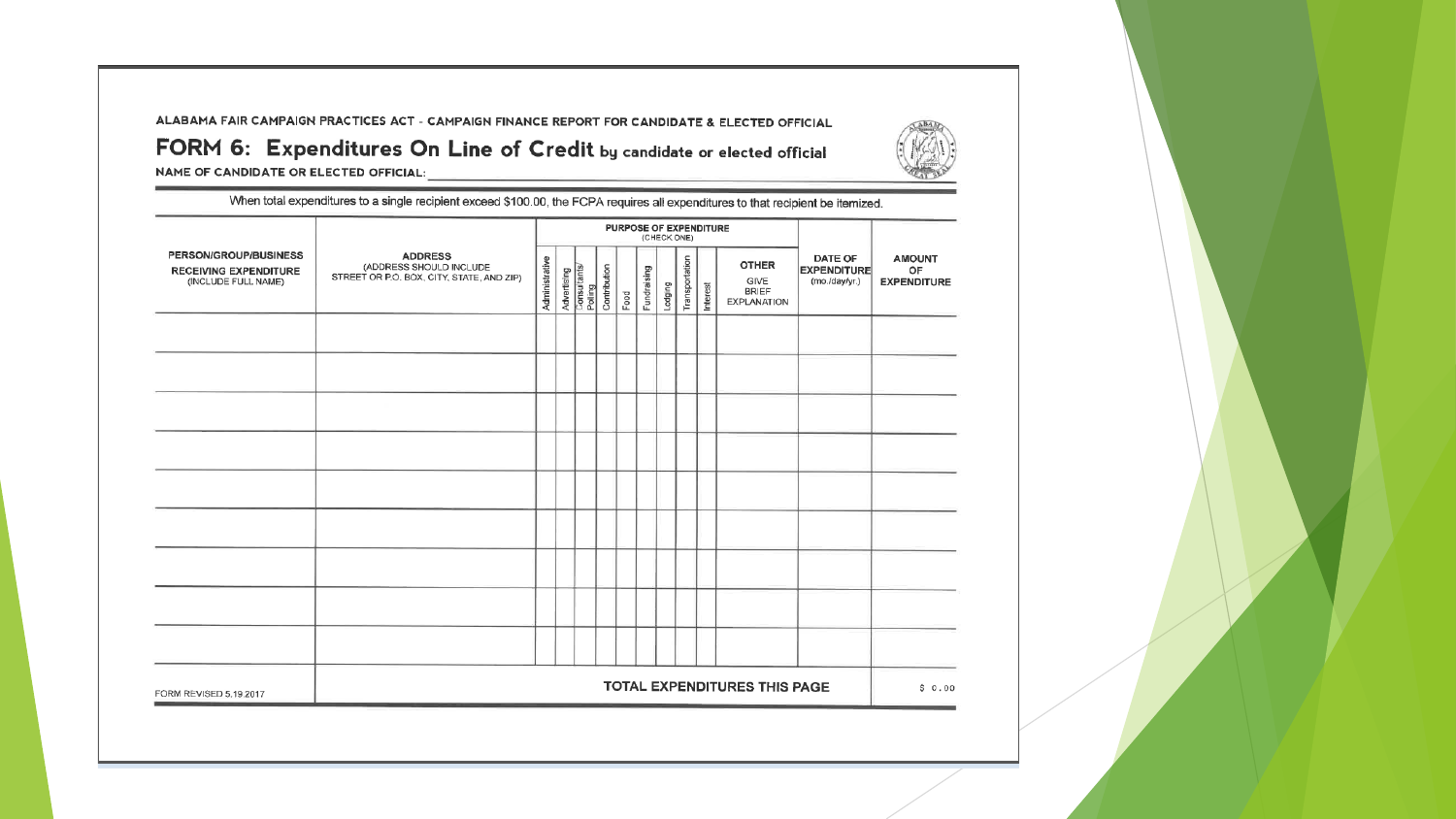# Waiver of Report

- Candidates who do not reach the \$1,000 filing threshold are not required to file the monthly/weekly FCPA reports
- However, to dispel any illusion of failure to file or non-compliance, the candidate may elect to file a waiver form with the Probate Office
- While filing the Waiver is strictly voluntary, it does make it clear when investigation is done by the media, opposing candidates, or interested citizens that the threshold has not been met, rather than the candidate has failed or neglected to file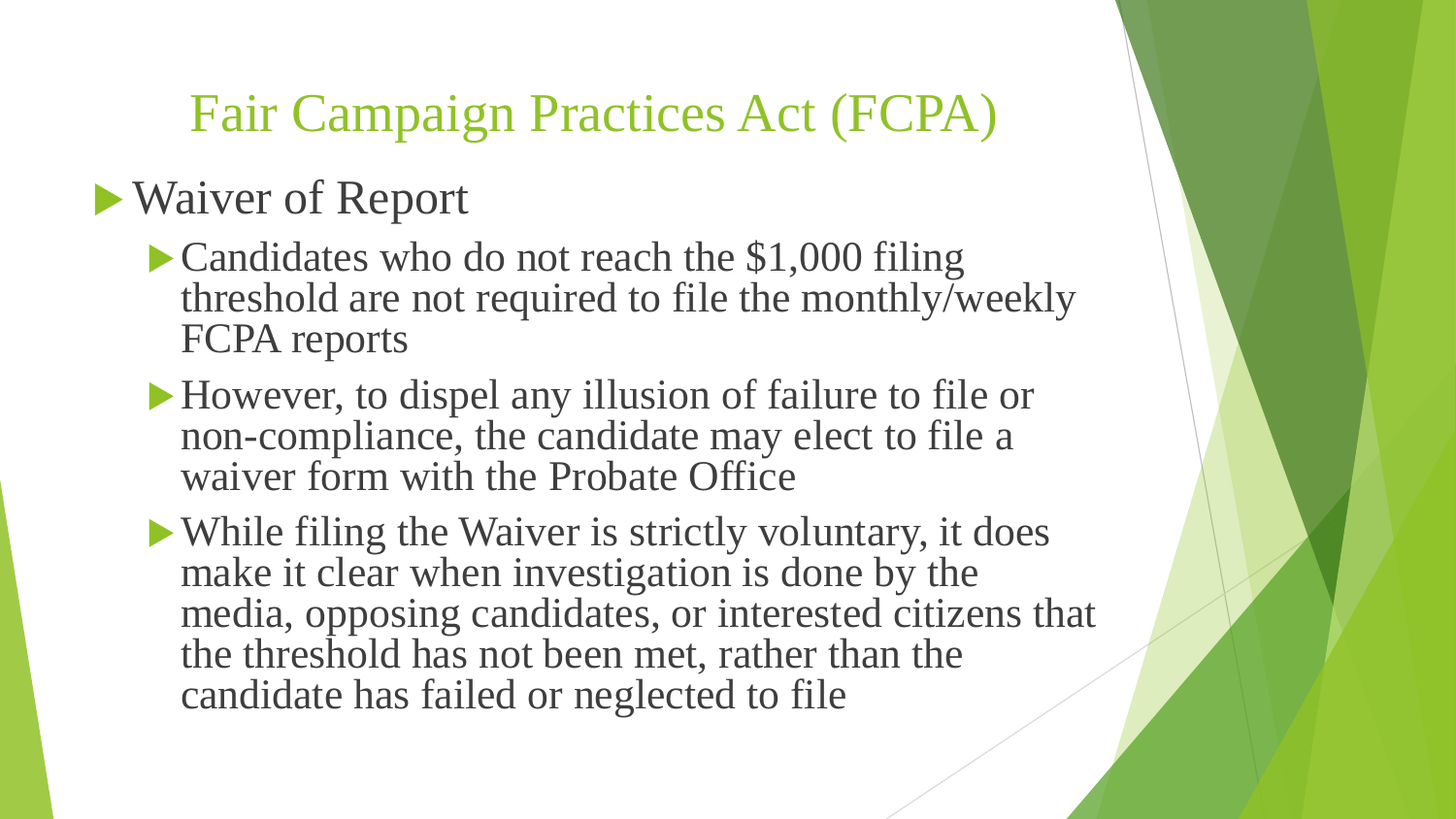

THIS AREA FOR OFFICIAL USE ONLY

#### **Waiver of Report**

#### **FOR CANDIDATES**

(OPTIONAL FORM)

|  | Please Print in Ink or Type. |  |  |
|--|------------------------------|--|--|
|--|------------------------------|--|--|

| <b>Name of Condidate</b>                       |                                                                   |                 | Political Parts/Ballot Afrikation | Type of Report (check one)                                                          |  |
|------------------------------------------------|-------------------------------------------------------------------|-----------------|-----------------------------------|-------------------------------------------------------------------------------------|--|
|                                                |                                                                   |                 |                                   | <b>Monthly Report</b><br>Month in which the                                         |  |
|                                                | Office Smapht (include district or circuit number, if applicable) |                 |                                   | report is filed.                                                                    |  |
| Address [7] Check box if reporting new address |                                                                   |                 |                                   | Weekly Report                                                                       |  |
|                                                |                                                                   |                 |                                   | Date that weekly report<br>is due.                                                  |  |
| City                                           | Stole                                                             | <b>ZtP Code</b> | Telephone Number                  | Annual Report                                                                       |  |
|                                                |                                                                   |                 |                                   | Calendar year covered<br>by this report.                                            |  |
|                                                |                                                                   |                 |                                   | Weder This long is not for use by elected afficials in<br>has of an annual report.) |  |

This form is not for use by principal campaign committees of elected, public officials.

In any reporting period, no campaign finance report is required if the appropriate filing threshold has not been reached by the candidate. The filing threshold is \$1,000, regardless of the office sought:

- > \$1,000 candidates for state offices
- S1,000 candidates for State Senate
- > \$1,000 candidates for State House of Representatives
- > \$1,000 candidates for district or circuit offices
- ▶ \$1,000 candidates for local offices

I have not reached the filing threshold amount as set forth in the Fair Campaign Practices Act for the office for which I am seeking nomination or election.

This OPTIONAL form gives notice that no contribution or expenditure report will be submitted.

| Signature of Candidate |  |
|------------------------|--|

FORM REVISED 1.14.2015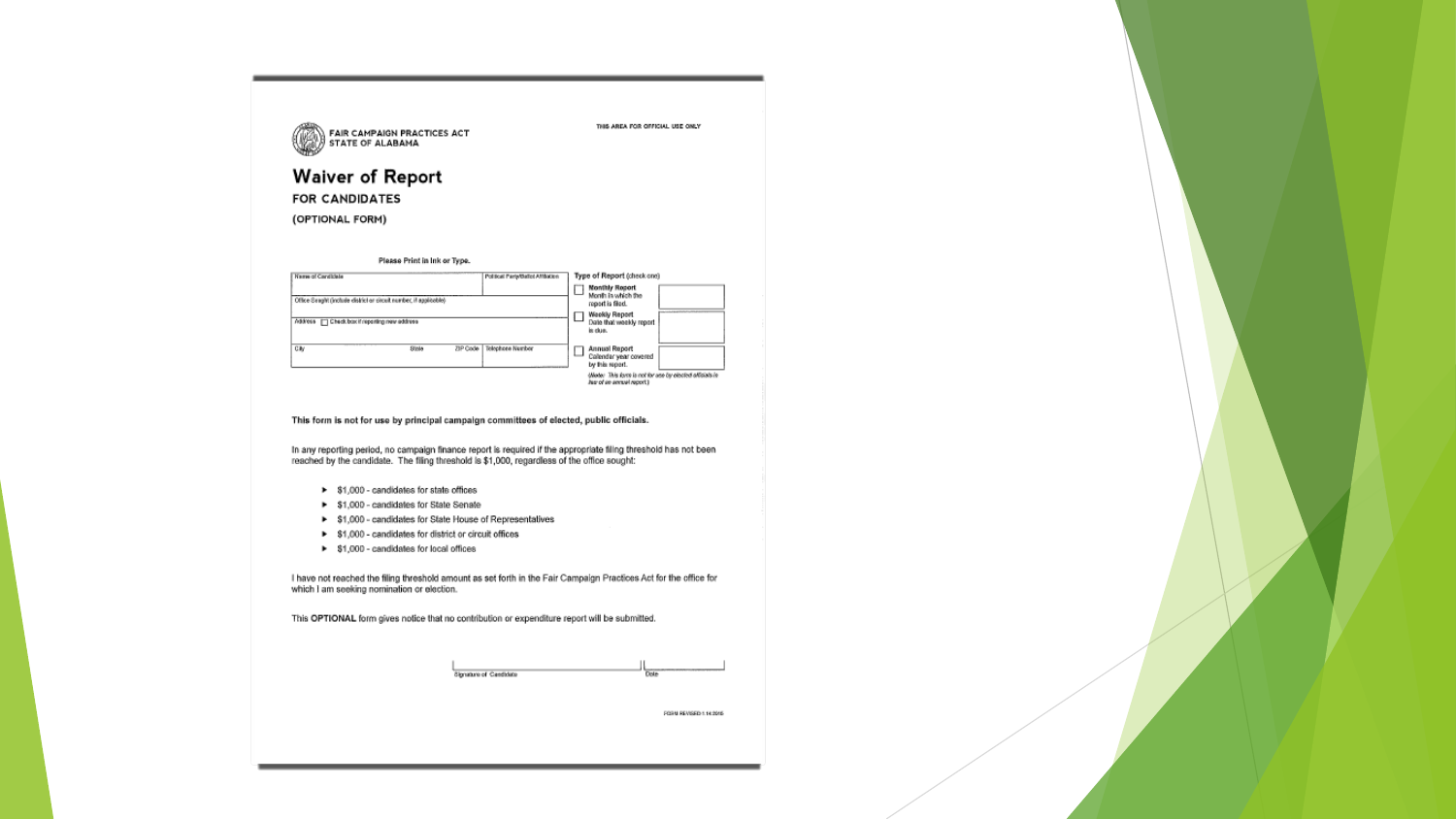- Candidates may continue to solicit campaign donations for a period of 120 days after the election, but only to the extent of campaign debt shown on FCPA forms
- Unsuccessful candidates should dissolve their Campaign Committee after the election using the Statement of Dissolution and filing a termination report on Forms 1-6 for any activity since the last filing. If this is not done, annual reports must be filed.
- Successful candidates may dissolve their Campaign Committee, or leave it intact and file annual reports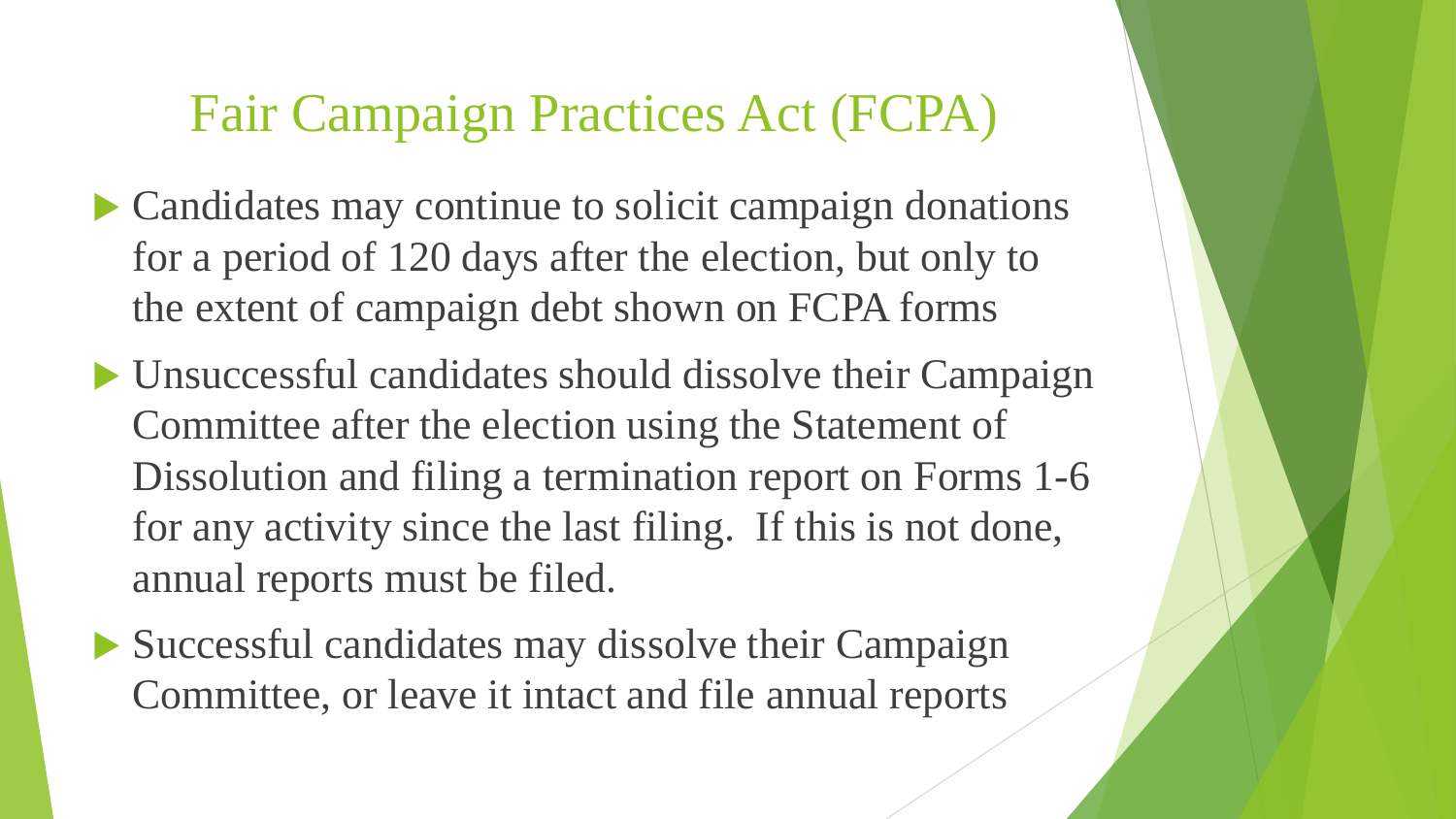- Campaign funds may not be converted to personal funds nor contributed to another campaign fund, unless it is to another campaign fund for the same candidate
- Campaign funds may be dispersed as follows:
	- Campaign expenditures or to retire campaign debt
	- Expenses reasonably related to duties of office
	- ▶ Donate to State General Fund, Education Trust Fund, or equivalent county or municipal funds
	- ▶ Donate to charitable, educational, or eleemosynary causes
	- Inaugural expenses
	- Legal fees for prosecution related to performing the duties of the office held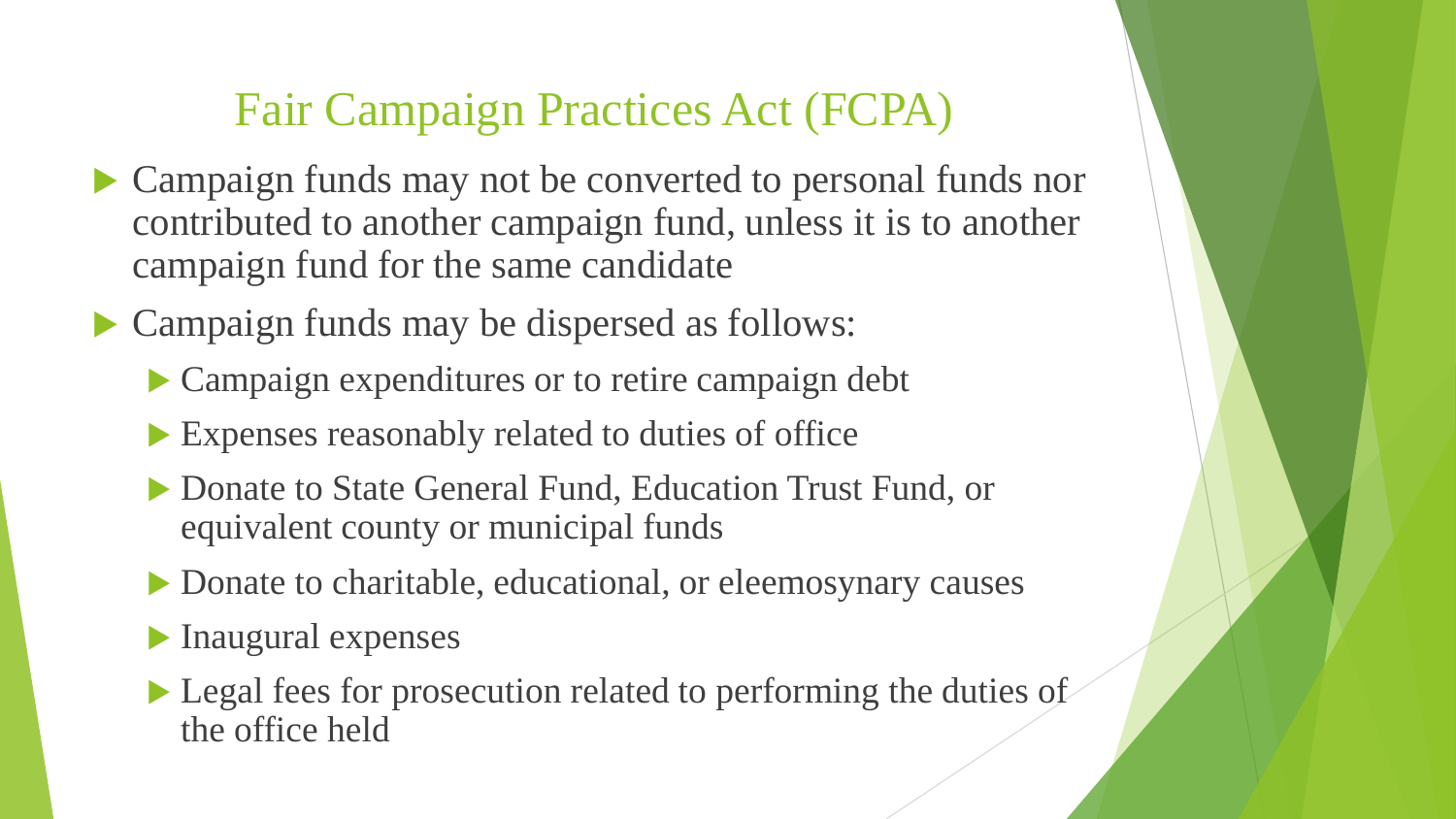

THIS AREA FOR CIFICIAL USE ONLY

**Statement of Dissolution** FOR ELECTED OFFICIALS, CANDIDATES AND POLITICAL ACTION COMMITTEES

|                                               | Please Print in Ink or Type.                                              | Report Status (check onc)                                                                                                                      |
|-----------------------------------------------|---------------------------------------------------------------------------|------------------------------------------------------------------------------------------------------------------------------------------------|
|                                               | Narvo of Condidate or Elected Official, or Political Controlline          | No report required because I have had no<br>activity since the last reporting period                                                           |
|                                               | Office Sought or Hold (isoludo district or circuit number, if applicable) | Termination report attached                                                                                                                    |
|                                               |                                                                           | Note:                                                                                                                                          |
| Address   Check box if reporting near address |                                                                           | If you have had activity since the last report<br>filed, you are responsible for filing the<br>requisite Annual Report covering the last       |
| Cay                                           | ZIP Code   Telephone Number<br><b>State</b>                               | year of activity. However, the submission of a<br>Termination Report along with the Statement<br>of Dissolution will satisfy this requirement. |

This statement dissolves the above-named Principal Campaign Committee or Political Action Committee as of

\_ day of \_\_  $\_$  in the year  $\_$ 

Pursuant to §17-5-7(a) [Code of Alabama, 1975], any excess funds shall be disposed of in the following manner:

As required by the Alabama Fair Campaign Practices Act. I hereby swear, or affirm, to the best of my knowledge and belief that this Statement of Dissolution is true and correct.

> Signature of Candidate or Elected Official, or Chairpeton or  $\overline{B}$ Treasurer of Political Committee

FORM REVISED 9.2.2011

A final termination financial report must be included with the Statement of **Dissolution using Forms 1-6**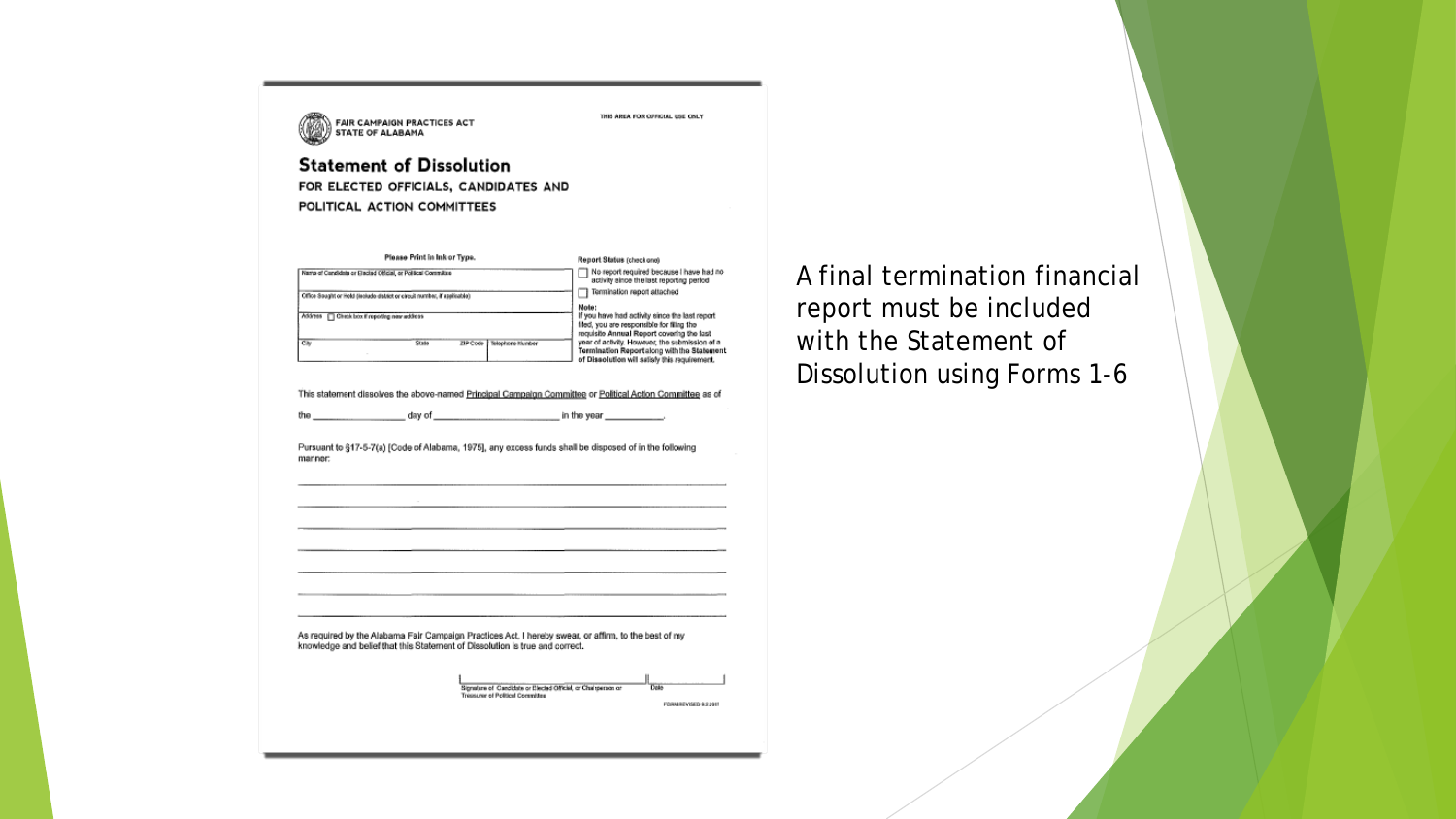- **Property purchased by or contributed to a campaign** committee with a value exceeding \$500 must be liquidated and sold at fair market value or donated as permitted by FCPA within 120 days following the election. Any funds generated by the liquidation, must be deposited into the campaign account and dispersed in compliance with the FCPA regulations
- **Proceeds may not be used as personal funds**
- If elected, the candidate may use the property purchased or contributed to the campaign if it is in the performance of the candidate's duties in his/her office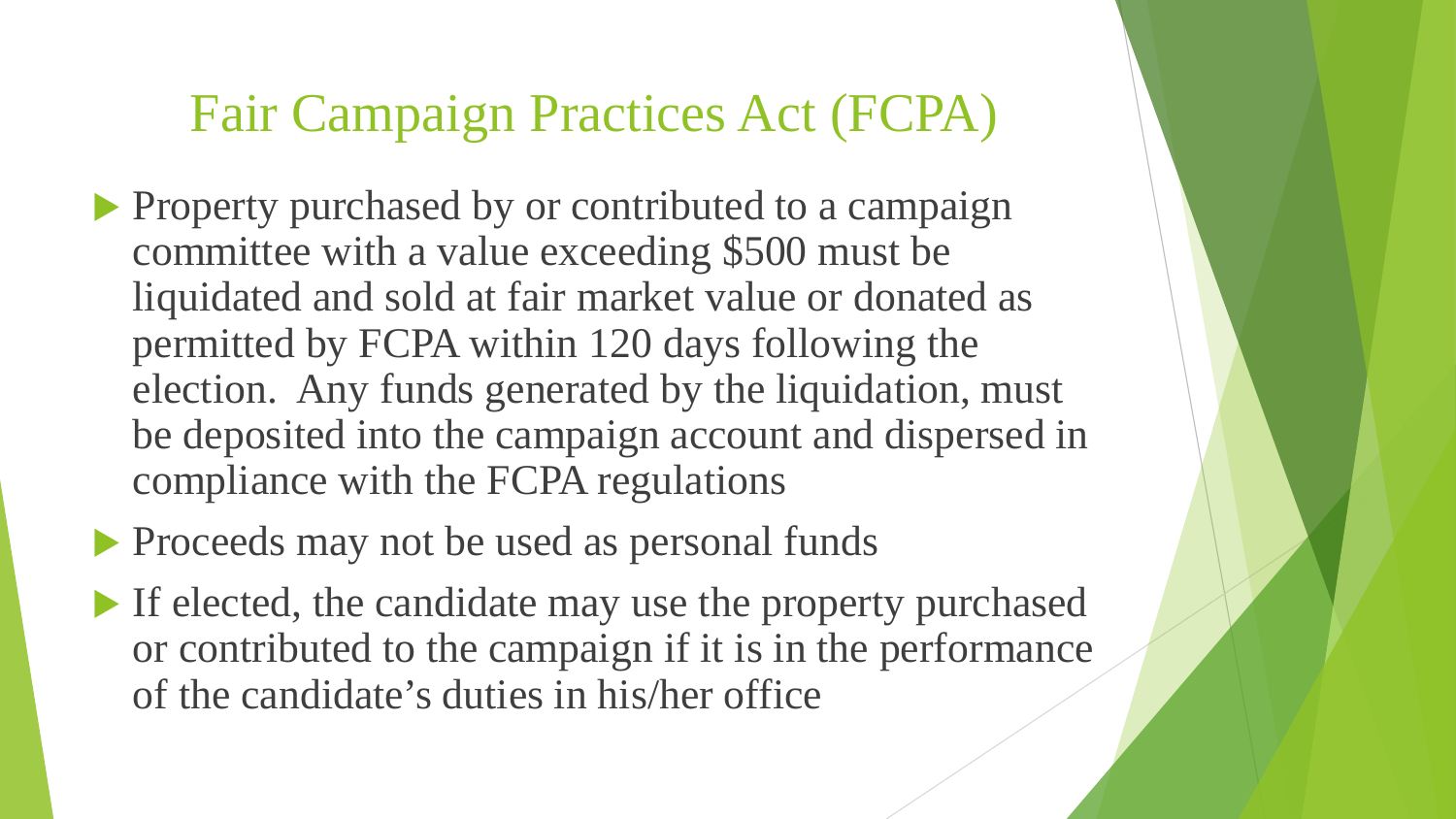- ▶ Campaign Advertising all political advertisements or electioneering communications must state who paid for or authorized the advertisement
- All printed campaign literature, cards, posters, signs, pens, bumper stickers, etc. must contain who paid for the materials
	- Examples: Paid by the Committee to elect John Doe or
	- Paid political announcement by the Ima Goodie election committee
- Disclaimer is not required on advertising designed to be worn by a person – shirts, hats, pins, etc.
- Identification must include name and full address of person or campaign committee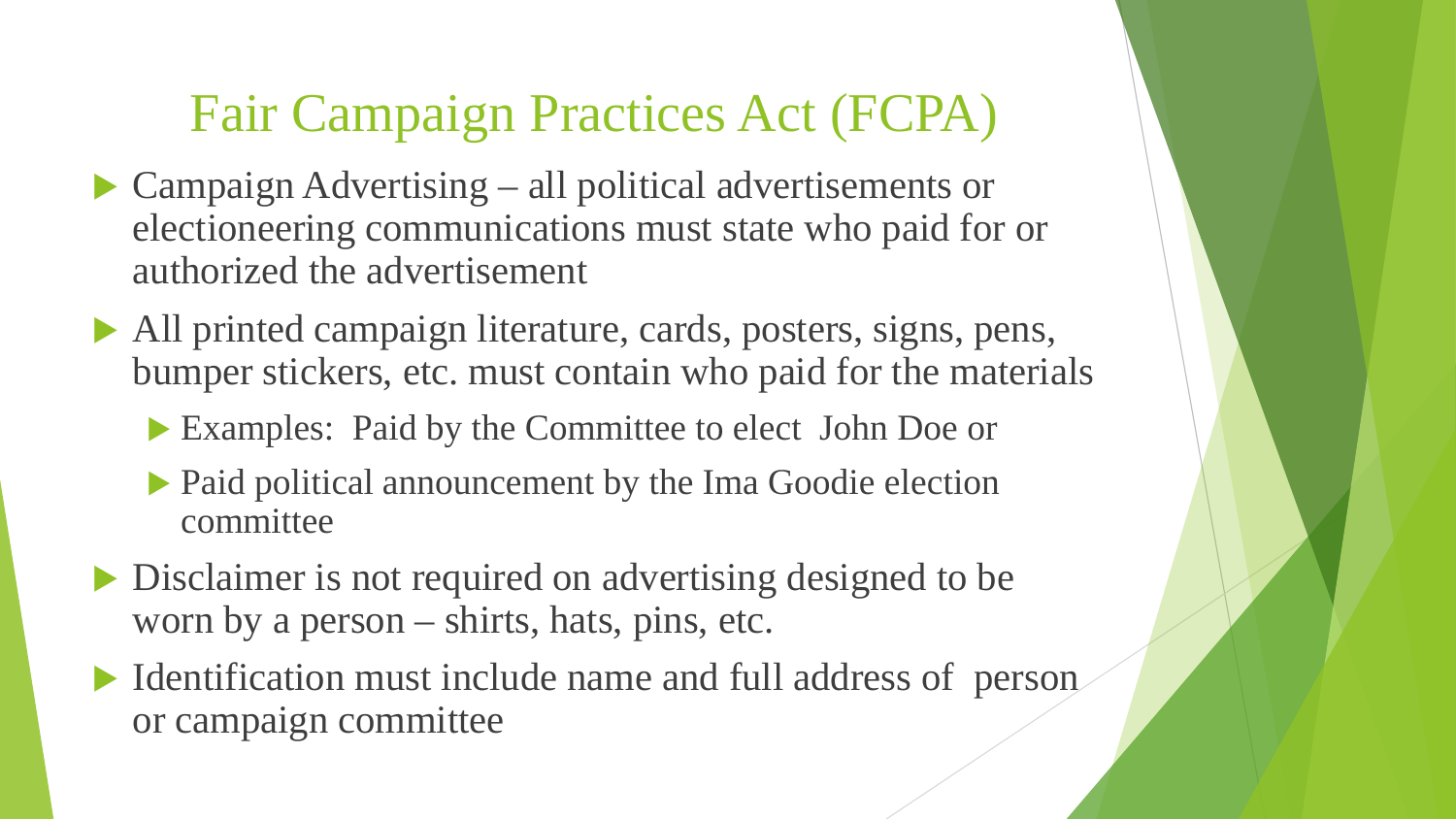- If an error or omission is discovered, a contribution or expense should be reported on current report, and an amended report should be filed for prior period
- Voluntary filing of an amended report without being prompted by a filing official will not be subjected to civil penalty
- Candidates who intentionally violate reporting requirements and certain other sections of FCPA, are guilty, upon conviction of a Class A misdemeanor.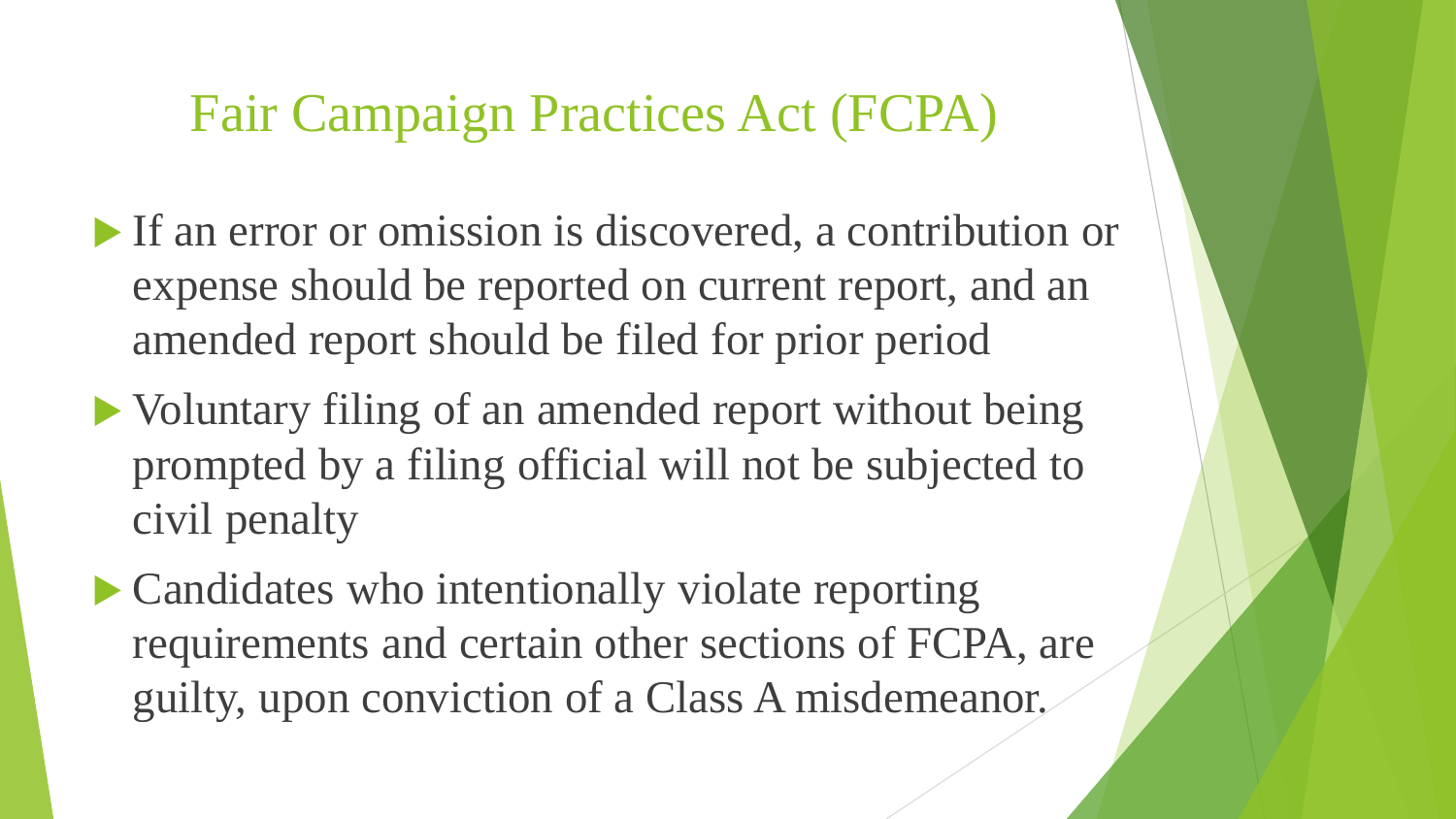- Candidates who violate Section 17-5-7 on certain limitations on campaign contributions and expenditure of campaign money are guilty, upon conviction, of a Class B felony
- Candidates who accept more than \$1,000 from a federal campaign committee are guilty, upon conviction of a Class C felony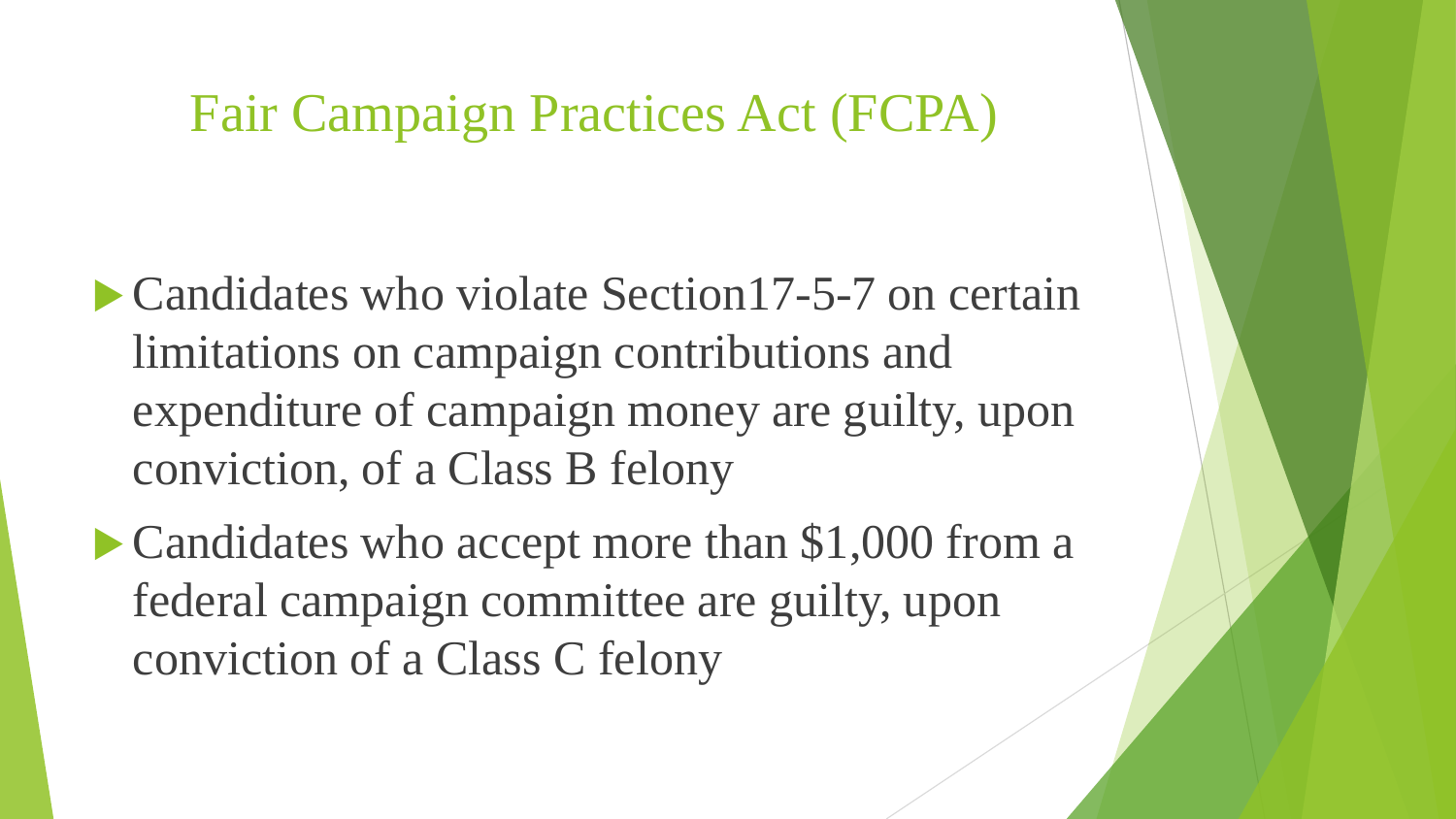- The appropriate official shall levy administrative penalties against any person who fails to timely file a required report
- The Ethics Commission shall have the authority to levy administrative penalties against any person who files a materially inaccurate report and who does not remedy the filing of the report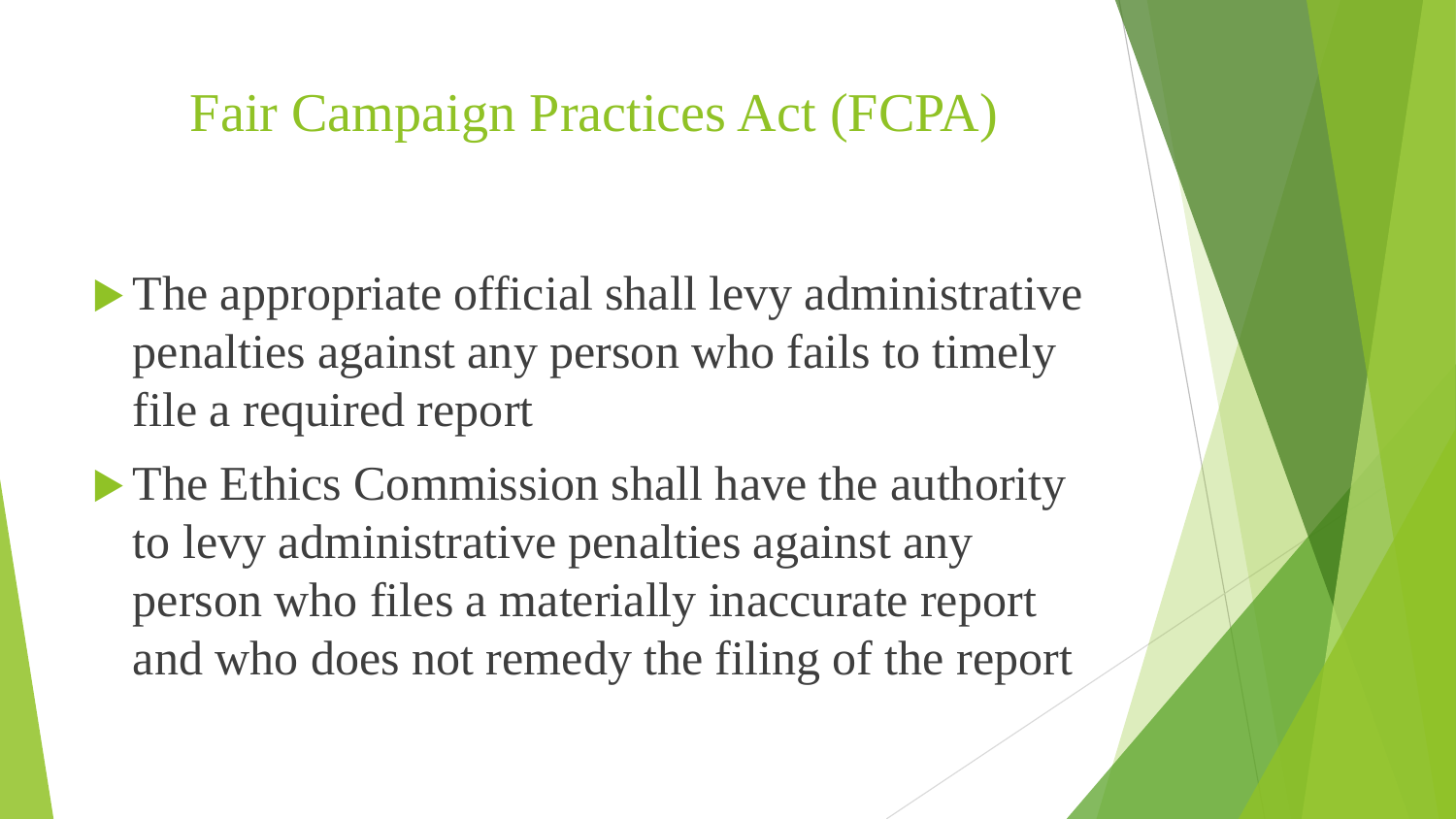- Failure to timely report shall not be considered an offense or subjected to penalty so long as it is the first failure by that candidate for the election cycle and the report is filed within 48 hours of the time it was due
- **First offense \$300 or 10% amount not reported** ▶ Second offense - \$600 or 15% amount not reported • Third Offense - \$1,200 or 20\$ of amount not reported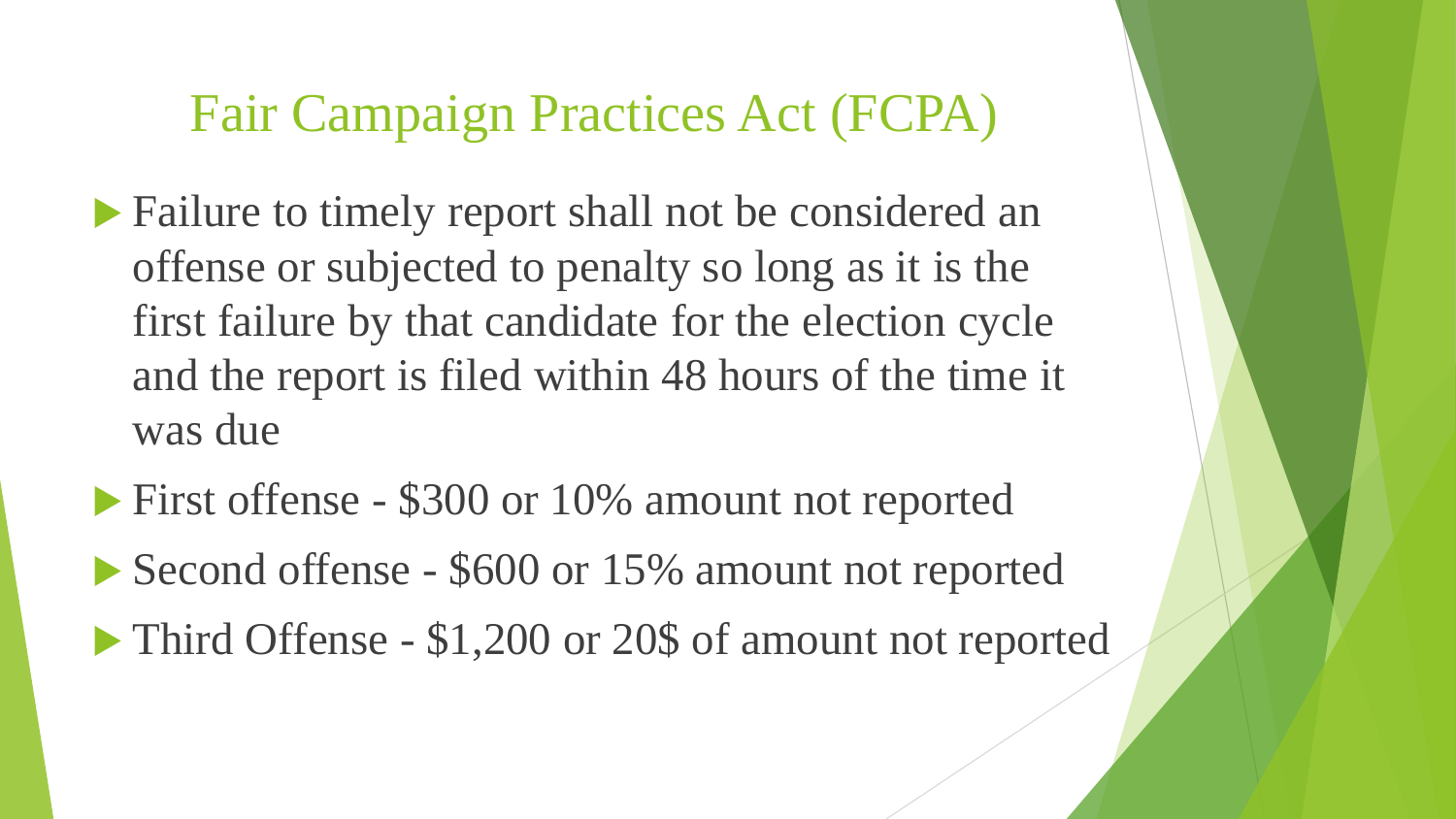- ▶ Fourth offence creates a rebuttable presumption candidate is intentionally violating reporting requirements
- ▶ Probate Judge shall notify District Attorney of persons violating filing requirements four or more times
- Review may be requested within 14 days of civil penalty. Probate Judge shall refer such review to the Ethics Commission
- Penalties may be paid from campaign funds